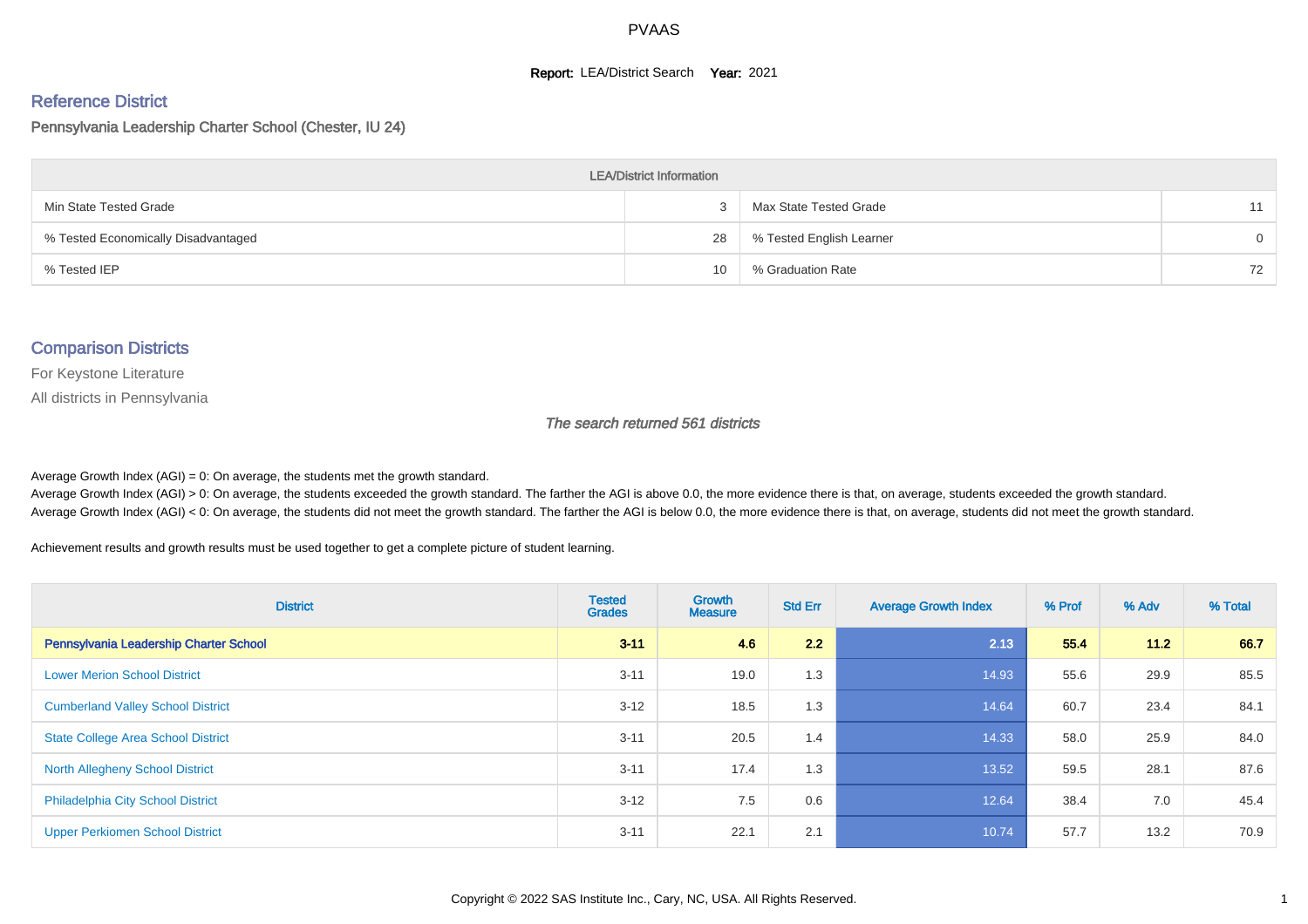| <b>District</b>                          | <b>Tested</b><br><b>Grades</b> | Growth<br><b>Measure</b> | <b>Std Err</b> | <b>Average Growth Index</b> | % Prof | % Adv   | % Total |
|------------------------------------------|--------------------------------|--------------------------|----------------|-----------------------------|--------|---------|---------|
| Pennsylvania Leadership Charter School   | $3 - 11$                       | 4.6                      | 2.2            | 2.13                        | 55.4   | 11.2    | 66.7    |
| Downingtown Area School District         | $3 - 11$                       | 12.1                     | 1.1            | 10.67                       | 60.0   | 23.5    | 83.6    |
| <b>Upper Saint Clair School District</b> | $3 - 11$                       | 18.5                     | 1.7            | 10.65                       | 61.8   | 30.1    | 91.9    |
| <b>West Chester Area School District</b> | $3 - 11$                       | 12.6                     | 1.2            | 10.38                       | 66.8   | 20.2    | 87.0    |
| <b>Norwin School District</b>            | $3 - 11$                       | 18.0                     | 1.7            | 10.37                       | 58.5   | 27.0    | 85.4    |
| <b>Dallastown Area School District</b>   | $3 - 11$                       | 13.5                     | 1.5            | 8.84                        | 56.0   | 17.9    | 73.8    |
| <b>Upper Dublin School District</b>      | $3 - 12$                       | 15.4                     | 1.8            | 8.53                        | 60.8   | 24.8    | 85.6    |
| <b>North Penn School District</b>        | $3 - 11$                       | 9.1                      | 1.1            | 8.36                        | 55.8   | 17.0    | 72.8    |
| <b>Souderton Area School District</b>    | $3 - 11$                       | 12.4                     | 1.5            | 8.28                        | 61.7   | 15.2    | 76.9    |
| <b>Colonial School District</b>          | $3 - 11$                       | 14.0                     | 1.7            | 8.21                        | 60.2   | 19.6    | 79.8    |
| <b>Bethlehem Area School District</b>    | $3 - 11$                       | 9.3                      | 1.1            | 8.15                        | 44.7   | 12.0    | 56.7    |
| <b>Springfield School District</b>       | $3 - 11$                       | 13.8                     | 1.7            | 7.99                        | 60.9   | 21.5    | 82.4    |
| <b>Great Valley School District</b>      | $3 - 11$                       | 15.0                     | 1.9            | 7.98                        | 50.0   | 35.0    | 85.0    |
| Northern York County School District     | $3 - 11$                       | 15.6                     | 2.0            | 7.98                        | 57.4   | 11.5    | 68.8    |
| <b>Pennsbury School District</b>         | $3 - 11$                       | 11.7                     | 1.5            | 7.90                        | 60.1   | 21.3    | 81.3    |
| <b>Tyrone Area School District</b>       | $3 - 12$                       | 19.7                     | 2.5            | 7.87                        | 60.4   | 16.7    | 77.1    |
| <b>Penn-Trafford School District</b>     | $3 - 11$                       | 13.4                     | 1.7            | 7.87                        | 62.3   | 21.9    | 84.2    |
| <b>Council Rock School District</b>      | $3 - 11$                       | 8.9                      | 1.2            | 7.65                        | 62.8   | 16.6    | 79.4    |
| <b>Upper Merion Area School District</b> | $3 - 11$                       | 15.3                     | 2.0            | 7.62                        | 59.3   | 19.3    | 78.6    |
| Pennsylvania Cyber Charter School        | $3 - 11$                       | 11.6                     | 1.5            | 7.54                        | 46.3   | $5.0\,$ | 51.3    |
| <b>Valley View School District</b>       | $3 - 11$                       | 18.1                     | 2.4            | 7.42                        | 53.7   | 14.7    | 68.4    |
| <b>Reading School District</b>           | $3 - 11$                       | 10.1                     | 1.4            | 7.25                        | 24.7   | 2.4     | 27.2    |
| <b>Central York School District</b>      | $3-12$                         | 12.3                     | 1.7            | $7.20$                      | 55.5   | 11.5    | 67.0    |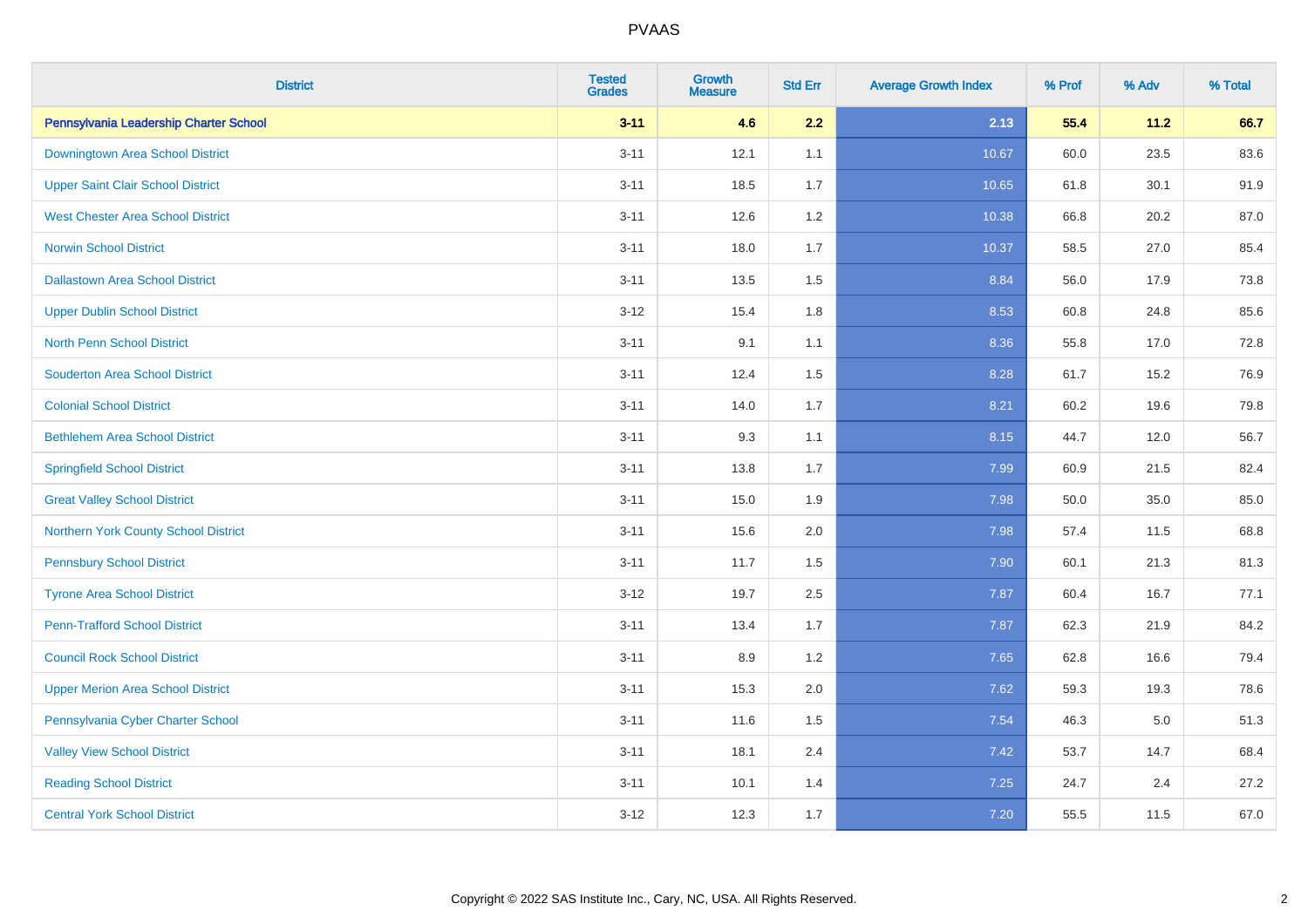| <b>District</b>                               | <b>Tested</b><br><b>Grades</b> | <b>Growth</b><br><b>Measure</b> | <b>Std Err</b> | <b>Average Growth Index</b> | % Prof | % Adv | % Total |
|-----------------------------------------------|--------------------------------|---------------------------------|----------------|-----------------------------|--------|-------|---------|
| Pennsylvania Leadership Charter School        | $3 - 11$                       | 4.6                             | 2.2            | 2.13                        | 55.4   | 11.2  | 66.7    |
| <b>Delaware Valley School District</b>        | $3 - 11$                       | 12.6                            | 1.8            | 6.93                        | 55.2   | 16.2  | 71.4    |
| <b>Southern York County School District</b>   | $3 - 11$                       | 14.2                            | 2.1            | 6.91                        | 55.1   | 18.1  | 73.1    |
| <b>Wissahickon School District</b>            | $3 - 10$                       | 12.5                            | 1.8            | 6.85                        | 58.3   | 22.4  | 80.7    |
| <b>Hazleton Area School District</b>          | $3 - 11$                       | 9.6                             | 1.4            | 6.77                        | 45.0   | 7.8   | 52.9    |
| <b>Garnet Valley School District</b>          | $3 - 10$                       | 10.9                            | 1.7            | 6.53                        | 67.1   | 19.0  | 86.1    |
| <b>Derry Township School District</b>         | $3 - 10$                       | 12.8                            | 2.0            | 6.39                        | 54.8   | 25.8  | 80.6    |
| <b>Deer Lakes School District</b>             | $3 - 11$                       | 17.0                            | 2.7            | 6.32                        | 61.5   | 16.4  | 77.9    |
| <b>Pine-Richland School District</b>          | $3 - 11$                       | 11.5                            | 1.8            | 6.31                        | 60.6   | 24.4  | 85.0    |
| <b>Abington Heights School District</b>       | $3 - 11$                       | 13.5                            | 2.2            | 6.27                        | 58.3   | 16.2  | 74.5    |
| <b>Avon Grove School District</b>             | $3 - 10$                       | 10.0                            | 1.6            | 6.26                        | 56.3   | 18.6  | 74.9    |
| <b>Ridley School District</b>                 | $3 - 12$                       | 10.0                            | 1.6            | 6.10                        | 45.6   | 8.2   | 53.8    |
| <b>Saucon Valley School District</b>          | $3 - 11$                       | 14.7                            | 2.5            | 5.98                        | 48.7   | 20.2  | 69.0    |
| <b>Wilson School District</b>                 | $3 - 12$                       | $8.8\,$                         | 1.5            | 5.96                        | 52.6   | 14.6  | 67.2    |
| <b>Mountain View School District</b>          | $3 - 11$                       | 20.9                            | 3.5            | 5.91                        | 57.8   | 20.3  | 78.1    |
| <b>Fleetwood Area School District</b>         | $3 - 10$                       | 12.2                            | 2.2            | 5.68                        | 53.5   | 11.6  | 65.2    |
| <b>Unionville-Chadds Ford School District</b> | $3 - 11$                       | 17.1                            | 3.1            | 5.51                        | 68.1   | 13.2  | 81.3    |
| <b>Mifflin County School District</b>         | $3 - 11$                       | 9.1                             | 1.7            | 5.49                        | 47.1   | 6.7   | 53.8    |
| Fox Chapel Area School District               | $3 - 11$                       | 9.8                             | 1.8            | 5.36                        | 56.6   | 28.6  | 85.2    |
| <b>Haverford Township School District</b>     | $3 - 11$                       | 8.0                             | 1.5            | 5.27                        | 53.0   | 25.5  | 78.6    |
| <b>Cocalico School District</b>               | $3 - 11$                       | 10.6                            | 2.0            | 5.18                        | 50.8   | 14.1  | 64.8    |
| <b>City CHS</b>                               | $10 - 11$                      | 13.6                            | 2.7            | 5.12                        | 45.8   | 3.0   | 48.8    |
| <b>Cornwall-Lebanon School District</b>       | $3 - 11$                       | 8.3                             | 1.6            | 5.08                        | 47.2   | 8.4   | 55.6    |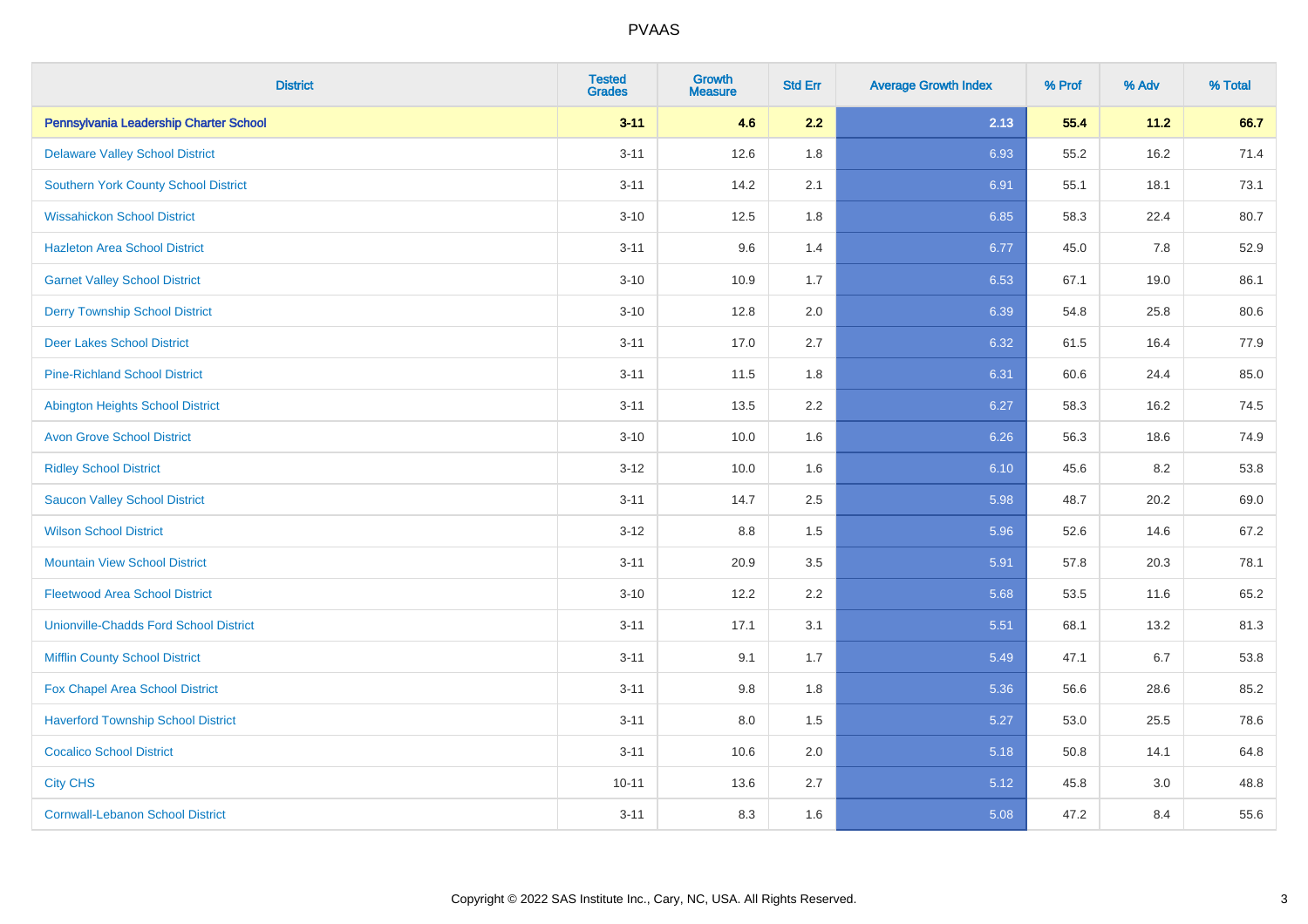| <b>District</b>                                    | <b>Tested</b><br><b>Grades</b> | <b>Growth</b><br><b>Measure</b> | <b>Std Err</b> | <b>Average Growth Index</b> | % Prof | % Adv | % Total |
|----------------------------------------------------|--------------------------------|---------------------------------|----------------|-----------------------------|--------|-------|---------|
| Pennsylvania Leadership Charter School             | $3 - 11$                       | 4.6                             | 2.2            | 2.13                        | 55.4   | 11.2  | 66.7    |
| <b>West Perry School District</b>                  | $3 - 11$                       | 12.5                            | 2.5            | 4.99                        | 56.6   | 8.4   | 65.0    |
| <b>York Suburban School District</b>               | $3 - 11$                       | 10.1                            | 2.1            | 4.91                        | 53.5   | 27.8  | 81.3    |
| <b>Commonwealth Charter Academy Charter School</b> | $3 - 10$                       | 9.1                             | 1.9            | 4.90                        | 47.2   | 9.1   | 56.3    |
| <b>Shippensburg Area School District</b>           | $3 - 11$                       | 9.3                             | 1.9            | 4.84                        | 53.1   | 10.2  | 63.3    |
| Penns Valley Area School District                  | $3 - 12$                       | 14.0                            | 2.9            | 4.80                        | 41.9   | 23.1  | 65.0    |
| <b>Fort Leboeuf School District</b>                | $3 - 11$                       | 11.7                            | 2.5            | 4.73                        | 48.5   | 21.1  | 69.6    |
| <b>Conestoga Valley School District</b>            | $3 - 11$                       | 8.7                             | 1.8            | 4.69                        | 60.3   | 13.5  | 73.8    |
| <b>Derry Area School District</b>                  | $3 - 11$                       | 13.2                            | 2.8            | 4.69                        | 60.0   | 12.5  | 72.5    |
| <b>Littlestown Area School District</b>            | $3 - 11$                       | 11.4                            | 2.5            | 4.62                        | 55.2   | 10.4  | 65.6    |
| <b>Upper Darby School District</b>                 | $3 - 12$                       | 6.9                             | 1.5            | 4.62                        | 45.0   | 6.7   | 51.7    |
| Pocono Mountain School District                    | $3 - 12$                       | 6.8                             | 1.5            | 4.62                        | 45.8   | 5.0   | 50.7    |
| Northern Bedford County School District            | $3 - 11$                       | 16.5                            | 3.6            | 4.58                        | 51.7   | 20.0  | 71.7    |
| <b>Spring-Ford Area School District</b>            | $3 - 11$                       | 6.0                             | 1.3            | 4.46                        | 60.8   | 16.5  | 77.4    |
| <b>Iroquois School District</b>                    | $3 - 11$                       | 13.1                            | 3.0            | 4.35                        | 48.2   | 7.8   | 56.0    |
| <b>Parkland School District</b>                    | $3 - 11$                       | 5.3                             | 1.2            | 4.30                        | 58.0   | 22.3  | 80.4    |
| <b>Centennial School District</b>                  | $3 - 10$                       | 7.1                             | 1.7            | 4.29                        | 50.1   | 8.7   | 58.9    |
| <b>Moon Area School District</b>                   | $3 - 11$                       | 8.2                             | 1.9            | 4.25                        | 58.7   | 18.5  | 77.2    |
| <b>Montoursville Area School District</b>          | $3 - 12$                       | 10.8                            | 2.5            | 4.24                        | 44.6   | 20.1  | 64.8    |
| <b>Greenwood School District</b>                   | $3 - 11$                       | 15.9                            | 3.9            | 4.11                        | 50.0   | 25.0  | 75.0    |
| <b>Greater Nanticoke Area School District</b>      | $3 - 12$                       | 11.2                            | 2.8            | 4.01                        | 38.0   | 12.4  | 50.4    |
| <b>William Penn School District</b>                | $3 - 12$                       | 8.3                             | 2.1            | 3.99                        | 35.6   | 3.0   | 38.7    |
| <b>Lake-Lehman School District</b>                 | $3 - 11$                       | 10.8                            | 2.7            | 3.93                        | 55.3   | 7.9   | 63.2    |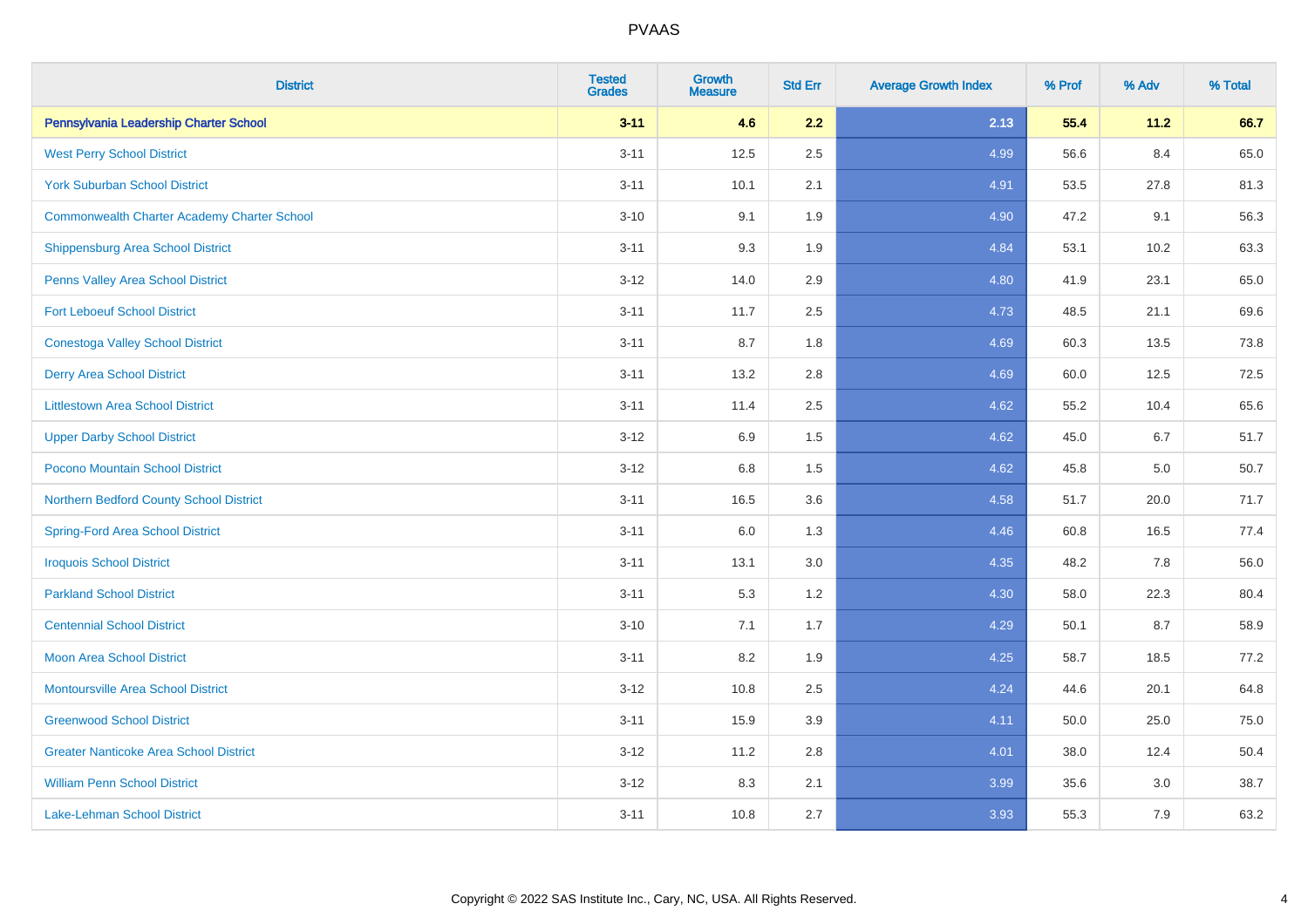| <b>District</b>                               | <b>Tested</b><br><b>Grades</b> | <b>Growth</b><br><b>Measure</b> | <b>Std Err</b> | <b>Average Growth Index</b> | % Prof | % Adv | % Total |
|-----------------------------------------------|--------------------------------|---------------------------------|----------------|-----------------------------|--------|-------|---------|
| Pennsylvania Leadership Charter School        | $3 - 11$                       | 4.6                             | 2.2            | 2.13                        | 55.4   | 11.2  | 66.7    |
| <b>Freeport Area School District</b>          | $3 - 10$                       | 9.7                             | 2.5            | 3.91                        | 57.5   | 17.8  | 75.3    |
| <b>Allentown City School District</b>         | $3 - 12$                       | 5.3                             | 1.4            | 3.88                        | 25.3   | 2.7   | 28.0    |
| <b>Eastern Lebanon County School District</b> | $3 - 11$                       | 8.6                             | 2.2            | 3.84                        | 48.8   | 11.4  | 60.3    |
| <b>Octorara Area School District</b>          | $3 - 11$                       | 9.1                             | 2.4            | 3.82                        | 52.1   | 8.5   | 60.6    |
| <b>Midd-West School District</b>              | $3 - 11$                       | 10.3                            | 2.7            | 3.80                        | 58.0   | 13.4  | 71.4    |
| <b>Mckeesport Area School District</b>        | $3-12$                         | 9.0                             | 2.4            | 3.72                        | 31.0   | 4.5   | 35.5    |
| <b>Eastern York School District</b>           | $3 - 11$                       | 9.6                             | 2.6            | 3.71                        | 56.3   | 12.6  | 68.9    |
| Hamburg Area School District                  | $3 - 11$                       | 8.9                             | 2.5            | 3.63                        | 43.5   | 8.2   | 51.7    |
| <b>West Shore School District</b>             | $3 - 12$                       | 5.0                             | 1.4            | 3.59                        | 54.2   | 9.4   | 63.6    |
| Selinsgrove Area School District              | $3 - 12$                       | 8.3                             | 2.3            | 3.54                        | 56.8   | 10.0  | 66.8    |
| Pen Argyl Area School District                | $3 - 12$                       | 9.2                             | 2.7            | 3.46                        | 50.0   | 12.6  | 62.6    |
| Ambridge Area School District                 | $3 - 12$                       | 9.1                             | 2.6            | 3.46                        | 50.4   | 10.7  | 61.1    |
| <b>Whitehall-Coplay School District</b>       | $3 - 11$                       | 6.1                             | 1.8            | 3.45                        | 49.3   | 7.4   | 56.6    |
| <b>School Lane Charter School</b>             | $3 - 11$                       | 12.4                            | 3.6            | 3.43                        | 59.1   | 9.8   | 68.9    |
| Pennsylvania Virtual Charter School           | $3 - 11$                       | 11.8                            | 3.5            | 3.37                        | 56.5   | 11.1  | 67.6    |
| Mastery Charter School - Hardy Williams       | $3 - 11$                       | 11.4                            | 3.4            | 3.33                        | 44.3   | 5.7   | 50.0    |
| <b>Central Dauphin School District</b>        | $3 - 11$                       | 4.4                             | 1.3            | 3.32                        | 53.3   | 7.4   | 60.7    |
| Mechanicsburg Area School District            | $3 - 11$                       | 5.9                             | 1.8            | 3.29                        | 57.2   | 13.7  | 70.9    |
| <b>East Penn School District</b>              | $3 - 11$                       | 4.1                             | 1.3            | 3.27                        | 55.8   | 11.5  | 67.3    |
| <b>Tech Freire Charter School</b>             | $9 - 11$                       | 9.3                             | 2.9            | 3.26                        | 18.0   | 1.1   | 19.1    |
| <b>Wayne Highlands School District</b>        | $3 - 11$                       | 7.8                             | 2.4            | 3.23                        | 52.3   | 13.1  | 65.4    |
| <b>Sayre Area School District</b>             | $3 - 11$                       | 11.2                            | 3.5            | 3.20                        | 52.2   | 7.5   | 59.7    |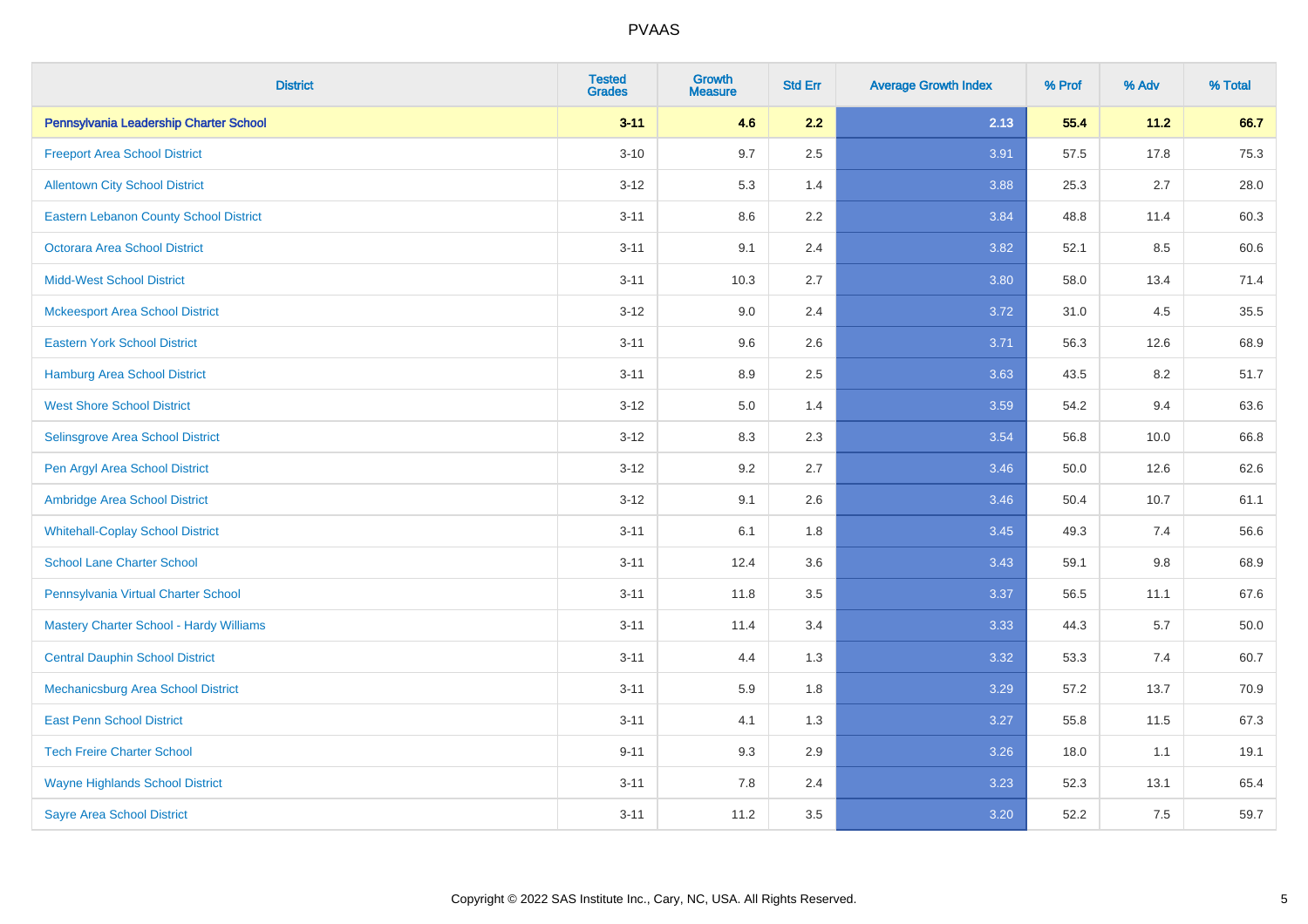| <b>District</b>                                | <b>Tested</b><br><b>Grades</b> | <b>Growth</b><br><b>Measure</b> | <b>Std Err</b> | <b>Average Growth Index</b> | % Prof | % Adv | % Total |
|------------------------------------------------|--------------------------------|---------------------------------|----------------|-----------------------------|--------|-------|---------|
| Pennsylvania Leadership Charter School         | $3 - 11$                       | 4.6                             | 2.2            | 2.13                        | 55.4   | 11.2  | 66.7    |
| <b>Jamestown Area School District</b>          | $3 - 11$                       | 13.5                            | 4.2            | 3.19                        | 64.4   | 13.3  | 77.8    |
| <b>Bethel Park School District</b>             | $3 - 11$                       | 5.6                             | 1.8            | 3.18                        | 65.3   | 18.6  | 83.9    |
| <b>Avon Grove Charter School</b>               | $3 - 11$                       | 9.0                             | 2.9            | 3.13                        | 58.8   | 16.7  | 75.5    |
| <b>Ephrata Area School District</b>            | $3 - 11$                       | 5.6                             | 1.8            | 3.12                        | 54.7   | 9.5   | 64.2    |
| <b>Connellsville Area School District</b>      | $3 - 11$                       | 6.1                             | 2.0            | 3.05                        | 45.4   | 7.8   | 53.2    |
| Northern Cambria School District               | $3 - 11$                       | 10.0                            | 3.3            | 3.04                        | 47.4   | 5.1   | 52.6    |
| Saint Marys Area School District               | $3 - 11$                       | 7.8                             | 2.6            | 3.04                        | 57.0   | 8.2   | 65.2    |
| <b>Cranberry Area School District</b>          | $3 - 12$                       | 9.2                             | 3.0            | 3.04                        | 47.5   | 10.2  | 57.6    |
| Northeastern York School District              | $3 - 11$                       | 5.9                             | 2.0            | 3.03                        | 51.1   | 16.6  | 67.6    |
| <b>Neshaminy School District</b>               | $3 - 11$                       | 4.0                             | 1.3            | 3.02                        | 58.7   | 9.5   | 68.2    |
| Palmyra Area School District                   | $3 - 11$                       | 5.6                             | 1.9            | 2.96                        | 56.4   | 15.6  | 72.0    |
| <b>Montgomery Area School District</b>         | $3 - 11$                       | 10.7                            | 3.6            | 2.96                        | 48.7   | 12.4  | 61.1    |
| <b>Dover Area School District</b>              | $3-12$                         | 6.0                             | 2.1            | 2.94                        | 52.2   | 6.0   | 58.2    |
| <b>Daniel Boone Area School District</b>       | $3 - 12$                       | 5.7                             | 2.0            | 2.88                        | 51.0   | 11.5  | 62.6    |
| <b>Stroudsburg Area School District</b>        | $3 - 11$                       | 5.5                             | 1.9            | 2.88                        | 48.1   | 4.2   | 52.3    |
| Hollidaysburg Area School District             | $3 - 11$                       | 6.0                             | 2.1            | 2.88                        | 57.1   | 12.3  | 69.4    |
| <b>Hempfield Area School District</b>          | $3 - 12$                       | 4.6                             | 1.6            | 2.86                        | 53.5   | 20.1  | 73.6    |
| <b>Jenkintown School District</b>              | $3 - 11$                       | 12.5                            | 4.4            | 2.84                        | 54.6   | 29.6  | 84.1    |
| Lehigh Valley Charter High School For The Arts | $9 - 10$                       | 7.3                             | 2.6            | 2.82                        | 62.3   | 18.2  | 80.5    |
| <b>Peters Township School District</b>         | $3 - 11$                       | 5.0                             | 1.8            | 2.76                        | 59.8   | 26.1  | 85.9    |
| <b>Warwick School District</b>                 | $3 - 11$                       | 5.2                             | 1.9            | 2.76                        | 46.4   | 17.0  | 63.3    |
| <b>Mars Area School District</b>               | $3 - 10$                       | 5.7                             | 2.1            | 2.75                        | 57.9   | 18.2  | 76.1    |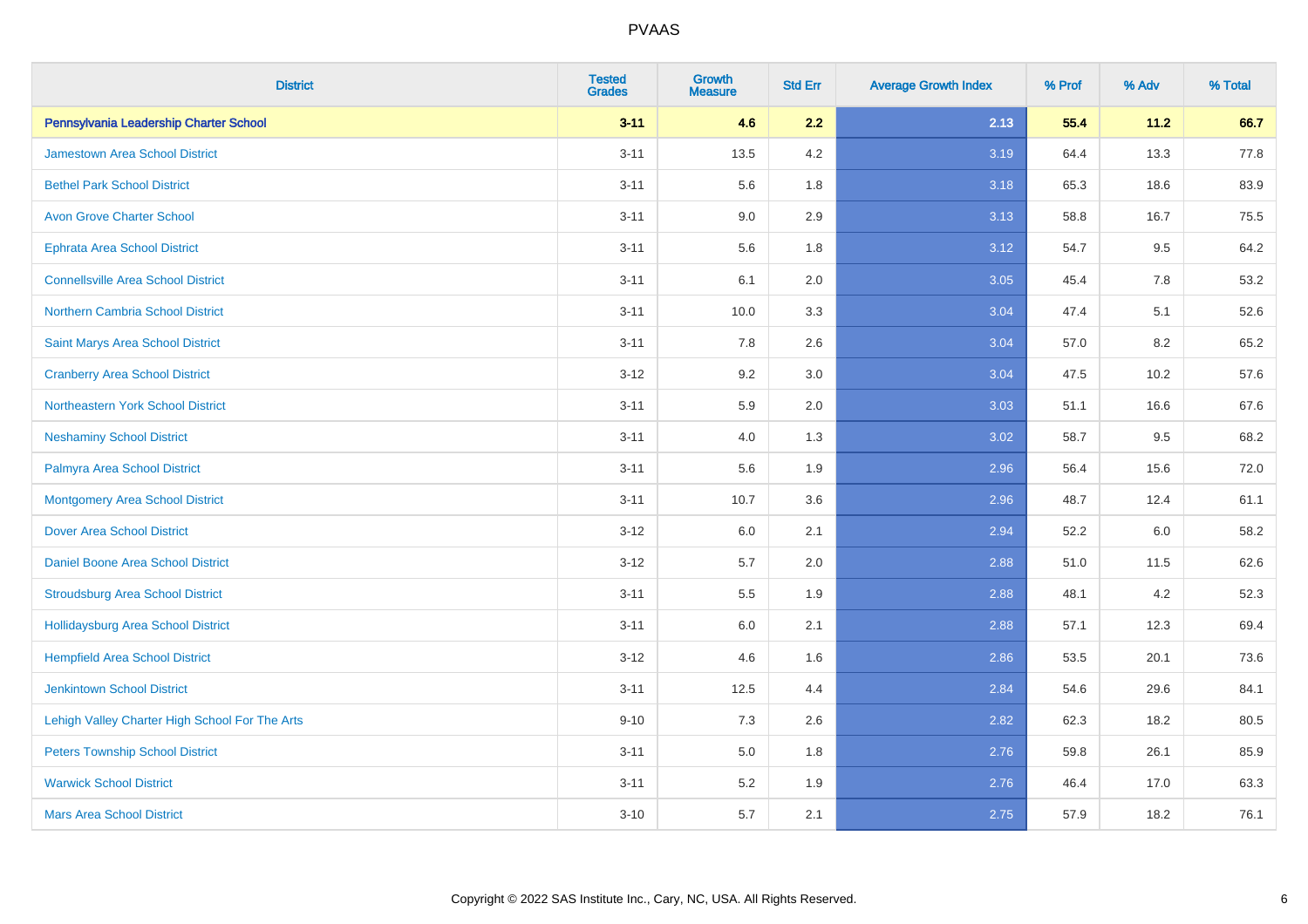| <b>District</b>                             | <b>Tested</b><br><b>Grades</b> | <b>Growth</b><br><b>Measure</b> | <b>Std Err</b> | <b>Average Growth Index</b> | % Prof | % Adv | % Total |
|---------------------------------------------|--------------------------------|---------------------------------|----------------|-----------------------------|--------|-------|---------|
| Pennsylvania Leadership Charter School      | $3 - 11$                       | 4.6                             | 2.2            | 2.13                        | 55.4   | 11.2  | 66.7    |
| <b>Homer-Center School District</b>         | $3 - 11$                       | 9.7                             | 3.6            | 2.70                        | 45.1   | 17.2  | 62.3    |
| Multicultural Academy Charter School        | $9 - 11$                       | 9.5                             | 3.5            | 2.69                        | 22.0   | 0.0   | 22.0    |
| <b>Wyalusing Area School District</b>       | $3-12$                         | 8.8                             | 3.3            | 2.68                        | 54.6   | 11.7  | 66.2    |
| <b>Spring Grove Area School District</b>    | $3 - 11$                       | 5.6                             | 2.1            | 2.68                        | 55.1   | 15.0  | 70.1    |
| <b>Kennett Consolidated School District</b> | $3 - 11$                       | 4.8                             | 1.8            | 2.61                        | 52.5   | 10.7  | 63.2    |
| New Hope-Solebury School District           | $3 - 11$                       | 7.5                             | 2.9            | 2.57                        | 68.2   | 22.7  | 90.9    |
| <b>Penncrest School District</b>            | $3 - 11$                       | 5.7                             | 2.2            | 2.57                        | 47.2   | 7.1   | 54.3    |
| Renaissance Academy Charter School          | $3 - 11$                       | 8.3                             | 3.3            | 2.54                        | 45.6   | 22.8  | 68.4    |
| Northampton Area School District            | $3 - 11$                       | 4.0                             | 1.6            | 2.51                        | 52.3   | 10.8  | 63.1    |
| <b>Clarion Area School District</b>         | $3 - 11$                       | 10.3                            | 4.1            | 2.51                        | 45.4   | 14.6  | 60.0    |
| 21st Century Cyber Charter School           | $6 - 12$                       | 5.7                             | 2.3            | 2.50                        | 56.7   | 8.3   | 65.0    |
| <b>Shenandoah Valley School District</b>    | $3 - 11$                       | 9.7                             | 3.9            | 2.49                        | 28.3   | 5.0   | 33.3    |
| <b>Wilmington Area School District</b>      | $3 - 11$                       | $7.5\,$                         | 3.0            | 2.48                        | 55.1   | 5.1   | 60.2    |
| <b>Bethlehem-Center School District</b>     | $3 - 10$                       | 8.1                             | 3.3            | 2.46                        | 35.1   | 1.4   | 36.5    |
| <b>Belmont Charter School</b>               | $3 - 10$                       | 16.0                            | 6.5            | 2.45                        | 64.3   | 0.0   | 64.3    |
| <b>Belle Vernon Area School District</b>    | $3 - 11$                       | 6.5                             | 2.6            | 2.44                        | 55.6   | 11.1  | 66.7    |
| <b>Wattsburg Area School District</b>       | $3 - 11$                       | 6.5                             | 2.7            | 2.43                        | 42.7   | 7.6   | 50.3    |
| People For People Charter School            | $3 - 12$                       | 13.3                            | 5.5            | 2.43                        | 13.5   | 0.0   | 13.5    |
| <b>New Foundations Charter School</b>       | $3 - 11$                       | 5.4                             | 2.2            | 2.41                        | 47.2   | 2.5   | 49.8    |
| <b>Hampton Township School District</b>     | $3 - 11$                       | 5.1                             | 2.2            | 2.35                        | 54.0   | 28.2  | 82.2    |
| <b>Franklin Area School District</b>        | $3 - 11$                       | 6.6                             | 2.8            | 2.34                        | 48.2   | 4.5   | 52.7    |
| <b>Governor Mifflin School District</b>     | $3 - 11$                       | 4.1                             | 1.8            | 2.33                        | 42.5   | 7.2   | 49.7    |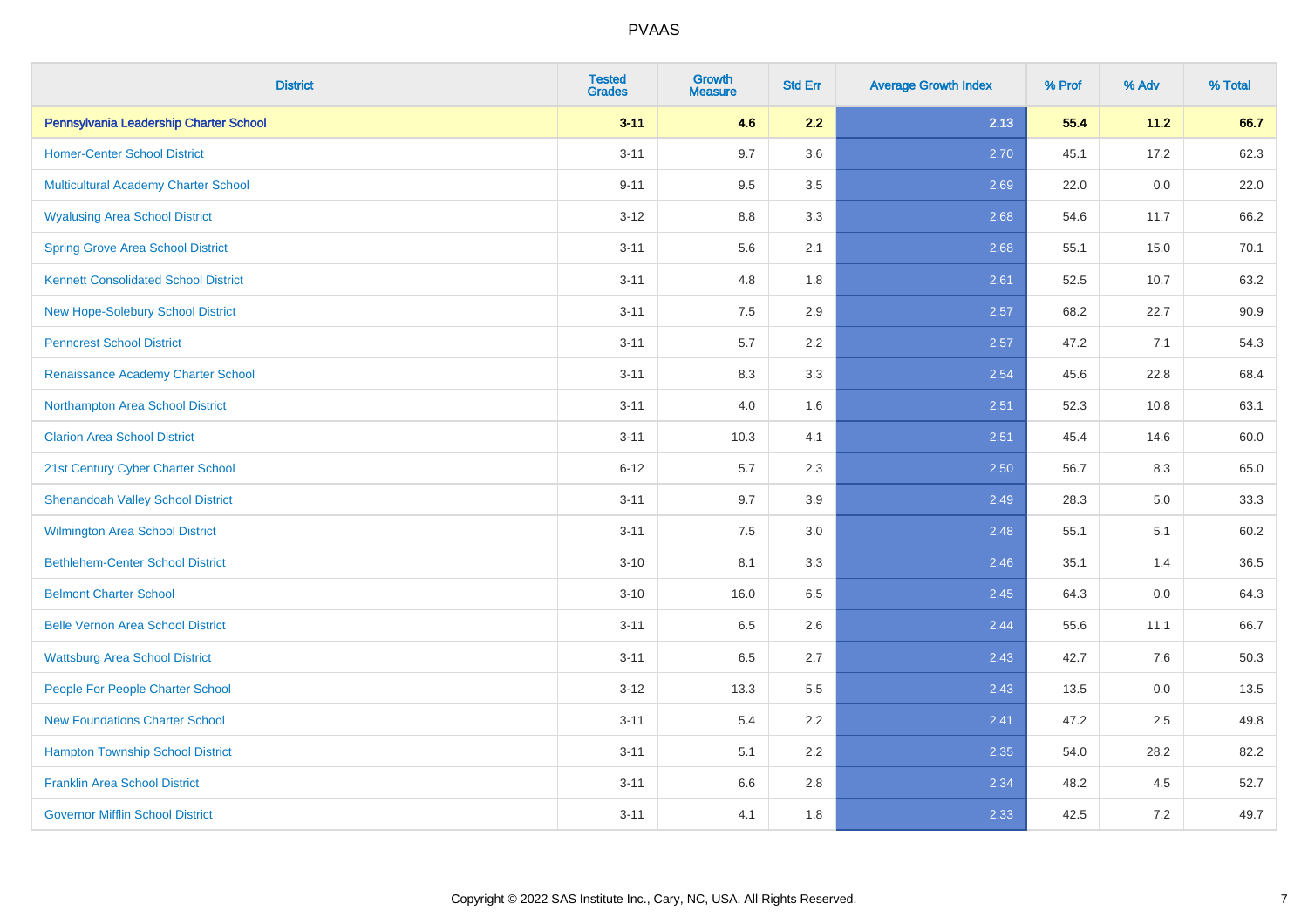| <b>District</b>                                        | <b>Tested</b><br><b>Grades</b> | <b>Growth</b><br><b>Measure</b> | <b>Std Err</b> | <b>Average Growth Index</b> | % Prof | % Adv   | % Total |
|--------------------------------------------------------|--------------------------------|---------------------------------|----------------|-----------------------------|--------|---------|---------|
| Pennsylvania Leadership Charter School                 | $3 - 11$                       | 4.6                             | 2.2            | 2.13                        | 55.4   | 11.2    | 66.7    |
| <b>Collegium Charter School</b>                        | $3 - 10$                       | 5.9                             | 2.5            | 2.33                        | 38.1   | 7.9     | 46.0    |
| <b>Richland School District</b>                        | $3 - 11$                       | 6.7                             | 2.9            | 2.33                        | 62.2   | 19.2    | 81.4    |
| <b>Brookville Area School District</b>                 | $3 - 11$                       | 6.9                             | 3.0            | 2.30                        | 55.2   | 15.6    | 70.8    |
| <b>Wilson Area School District</b>                     | $3 - 11$                       | 6.0                             | 2.6            | 2.30                        | 48.7   | 8.5     | 57.2    |
| <b>Agora Cyber Charter School</b>                      | $3 - 11$                       | 5.8                             | 2.6            | 2.28                        | 42.8   | $6.6\,$ | 49.4    |
| <b>Carbondale Area School District</b>                 | $3 - 10$                       | 7.4                             | 3.3            | 2.25                        | 56.6   | 2.6     | 59.2    |
| <b>Carlynton School District</b>                       | $3 - 11$                       | 7.3                             | 3.3            | 2.22                        | 41.0   | 10.5    | 51.6    |
| Lincoln Leadership Academy Charter School              | $3 - 12$                       | 14.2                            | 6.4            | 2.22                        | 23.5   | 0.0     | 23.5    |
| Pennsylvania Distance Learning Charter School          | $3 - 12$                       | 9.3                             | 4.2            | 2.22                        | 42.2   | 3.1     | 45.3    |
| <b>Allegheny Valley School District</b>                | $3 - 11$                       | 8.5                             | 3.9            | 2.17                        | 53.1   | 12.2    | 65.3    |
| Pennsylvania Leadership Charter School                 | $3 - 11$                       | 4.6                             | 2.2            | 2.13                        | 55.4   | 11.2    | 66.7    |
| Community Academy Of Philadelphia Charter School       | $3 - 11$                       | 5.8                             | 2.7            | 2.12                        | 26.7   | 0.9     | 27.6    |
| <b>Muhlenberg School District</b>                      | $3 - 10$                       | 4.0                             | 1.9            | 2.10                        | 34.2   | 2.6     | 36.8    |
| <b>Eastern Lancaster County School District</b>        | $3 - 12$                       | 4.5                             | 2.2            | 2.09                        | 46.3   | 11.4    | 57.6    |
| <b>Grove City Area School District</b>                 | $3 - 12$                       | 5.1                             | 2.4            | 2.09                        | 36.4   | 16.5    | 52.8    |
| <b>South Western School District</b>                   | $3 - 12$                       | 3.9                             | 1.9            | 2.08                        | 60.2   | 8.1     | 68.3    |
| <b>Keystone Oaks School District</b>                   | $3 - 11$                       | 5.5                             | 2.6            | 2.07                        | 53.2   | 12.1    | 65.4    |
| <b>Millcreek Township School District</b>              | $3 - 11$                       | 3.1                             | $1.5\,$        | 2.06                        | 55.6   | 14.2    | 69.7    |
| <b>Coudersport Area School District</b>                | $3 - 11$                       | 7.7                             | 3.7            | 2.06                        | 55.7   | 8.2     | 63.9    |
| Dr Robert Ketterer Charter School Inc                  | $6 - 12$                       | 10.1                            | 5.0            | 2.04                        | 14.9   | 0.4     | 15.3    |
| <b>Chester Charter Scholars Academy Charter School</b> | $3 - 12$                       | 8.4                             | 4.1            | 2.03                        | 23.4   | 0.0     | 23.4    |
| <b>Blackhawk School District</b>                       | $3 - 11$                       | 4.7                             | 2.3            | 2.01                        | 55.8   | 8.8     | 64.6    |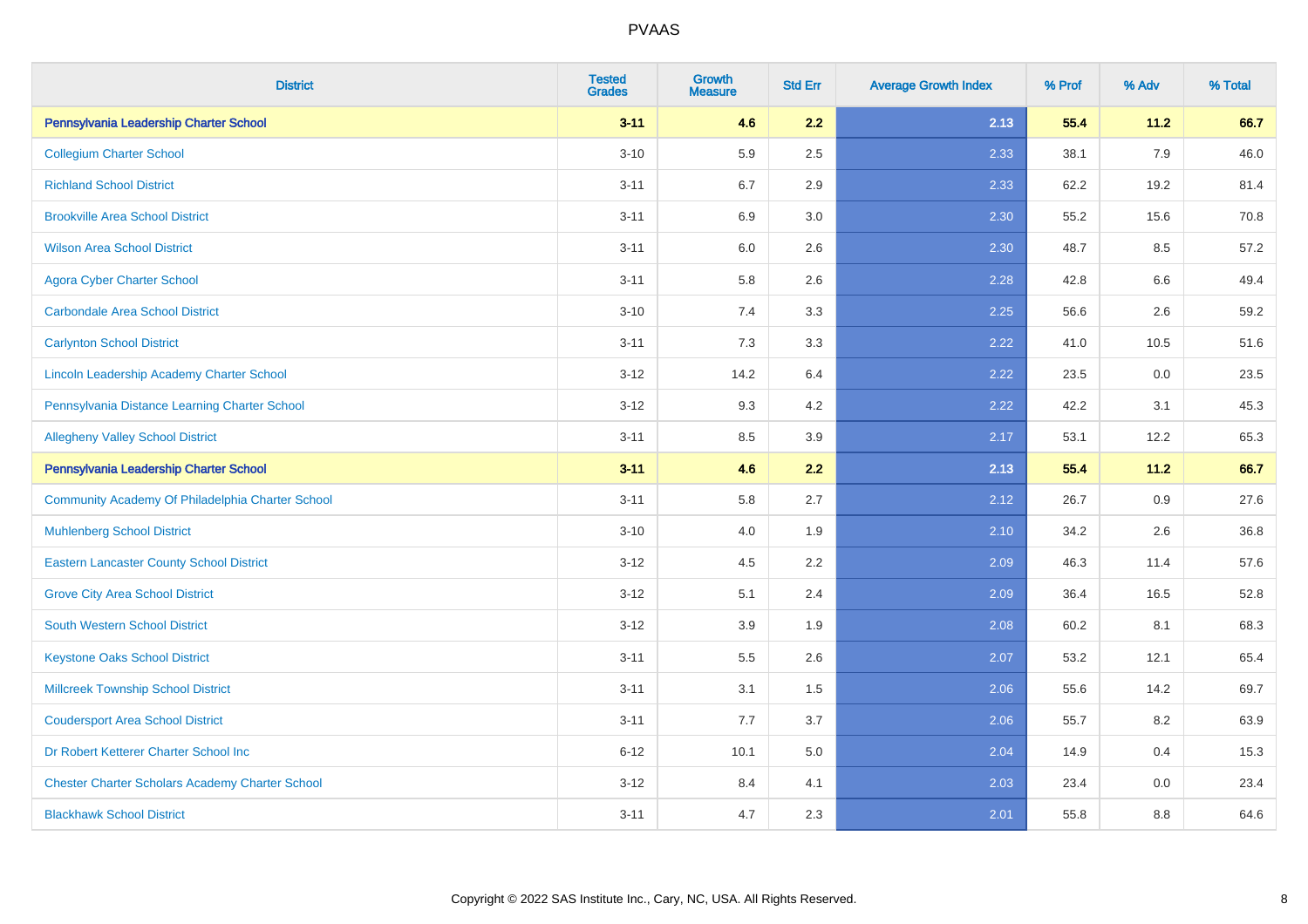| <b>District</b>                           | <b>Tested</b><br><b>Grades</b> | <b>Growth</b><br><b>Measure</b> | <b>Std Err</b> | <b>Average Growth Index</b> | % Prof | % Adv   | % Total |
|-------------------------------------------|--------------------------------|---------------------------------|----------------|-----------------------------|--------|---------|---------|
| Pennsylvania Leadership Charter School    | $3 - 11$                       | 4.6                             | 2.2            | 2.13                        | 55.4   | 11.2    | 66.7    |
| Altoona Area School District              | $3 - 12$                       | 3.3                             | 1.6            | 1.99                        | 47.7   | $8.2\,$ | 55.9    |
| <b>Central Valley School District</b>     | $3 - 10$                       | 4.8                             | 2.4            | 1.98                        | 56.9   | 9.0     | 65.9    |
| <b>West Allegheny School District</b>     | $3 - 12$                       | 4.0                             | 2.1            | 1.96                        | 63.1   | 15.7    | 78.8    |
| <b>Pottsville Area School District</b>    | $3 - 12$                       | 4.4                             | 2.3            | 1.94                        | 44.8   | 5.4     | 50.2    |
| <b>Beaver Area School District</b>        | $3 - 10$                       | 4.7                             | 2.4            | 1.94                        | 57.4   | 16.8    | 74.2    |
| <b>Western Wayne School District</b>      | $3 - 11$                       | 5.6                             | 2.9            | 1.93                        | 41.3   | 17.4    | 58.7    |
| <b>Steel Valley School District</b>       | $3 - 11$                       | 6.5                             | 3.4            | 1.89                        | 50.7   | 5.6     | 56.3    |
| <b>Sharon City School District</b>        | $3 - 11$                       | 4.9                             | 2.6            | 1.87                        | 48.2   | 5.3     | 53.4    |
| <b>Uniontown Area School District</b>     | $3 - 11$                       | 6.0                             | 3.2            | 1.87                        | 62.4   | 5.9     | 68.2    |
| <b>Blacklick Valley School District</b>   | $3 - 11$                       | $8.0\,$                         | 4.3            | 1.85                        | 34.1   | 0.0     | 34.1    |
| <b>Monessen City School District</b>      | $3 - 10$                       | 8.3                             | 4.5            | 1.85                        | 42.9   | 2.9     | 45.7    |
| <b>Hanover Public School District</b>     | $3 - 11$                       | 5.2                             | 2.8            | 1.83                        | 52.2   | 14.4    | 66.7    |
| <b>Laurel Highlands School District</b>   | $3 - 11$                       | 4.3                             | 2.4            | 1.81                        | 44.9   | 9.6     | 54.5    |
| <b>Sto-Rox School District</b>            | $3 - 10$                       | 6.6                             | 3.7            | 1.80                        | 13.4   | 0.0     | 13.4    |
| York Academy Regional Charter School      | $3 - 11$                       | 9.0                             | 5.0            | 1.79                        | 55.2   | $0.0\,$ | 55.2    |
| <b>Salisbury Township School District</b> | $3 - 11$                       | 6.3                             | 3.6            | 1.77                        | 46.2   | 6.6     | 52.8    |
| <b>Bentworth School District</b>          | $3 - 11$                       | 5.7                             | 3.2            | 1.75                        | 44.2   | 19.5    | 63.6    |
| <b>Northgate School District</b>          | $3 - 11$                       | 6.3                             | 3.6            | 1.73                        | 53.3   | 16.7    | 70.0    |
| <b>Reach Cyber Charter School</b>         | $3 - 11$                       | 8.1                             | 4.7            | 1.72                        | 42.4   | 4.6     | 47.0    |
| <b>Oswayo Valley School District</b>      | $3 - 12$                       | 8.5                             | 5.0            | 1.68                        | 50.0   | 16.7    | 66.7    |
| <b>Central Bucks School District</b>      | $3 - 11$                       | 1.6                             | 0.9            | 1.66                        | 63.0   | 16.8    | 79.8    |
| Allegheny-Clarion Valley School District  | $3 - 10$                       | 7.8                             | 4.7            | 1.65                        | 53.3   | 3.3     | 56.7    |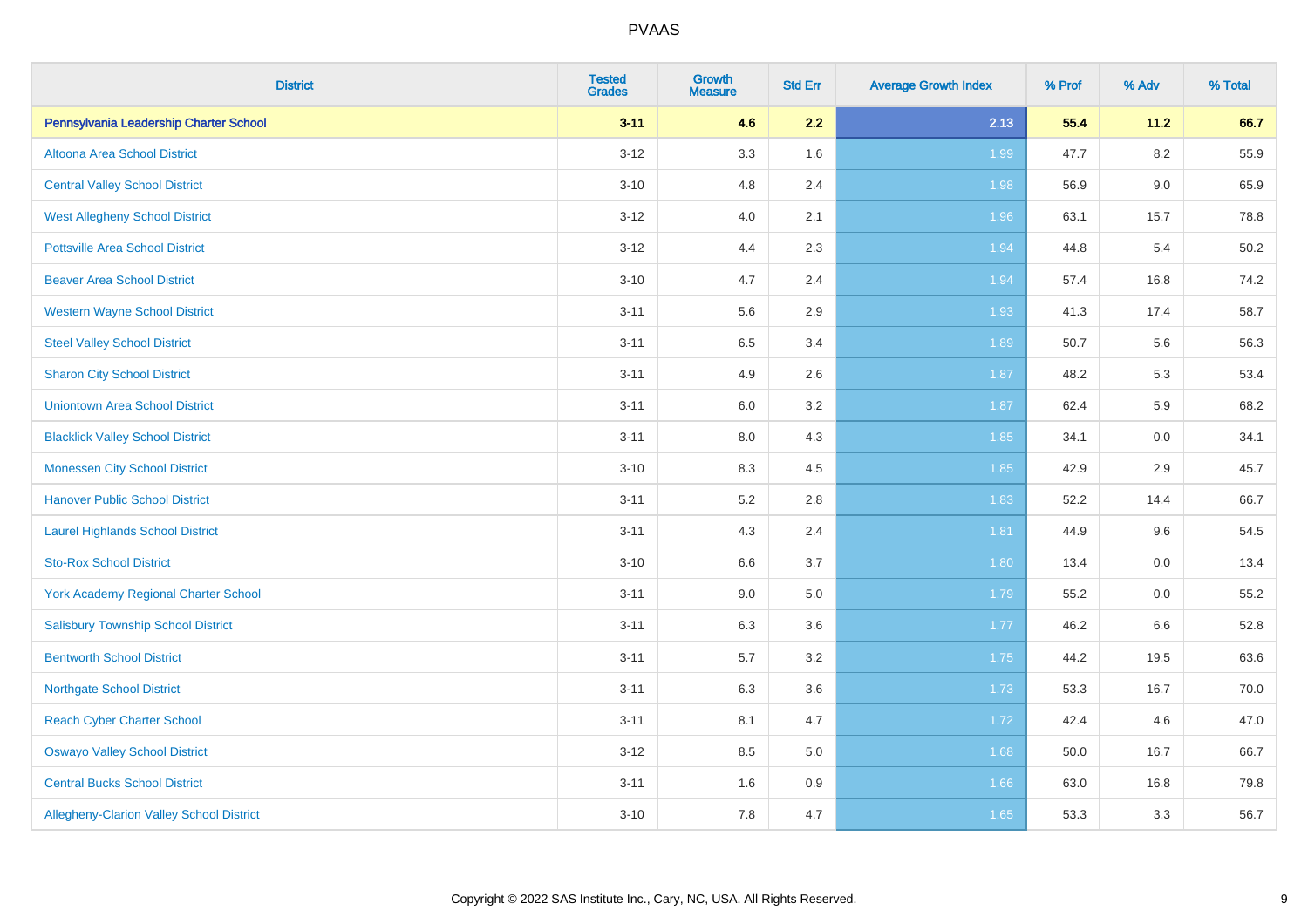| <b>District</b>                                    | <b>Tested</b><br><b>Grades</b> | <b>Growth</b><br><b>Measure</b> | <b>Std Err</b> | <b>Average Growth Index</b> | % Prof | % Adv   | % Total |
|----------------------------------------------------|--------------------------------|---------------------------------|----------------|-----------------------------|--------|---------|---------|
| Pennsylvania Leadership Charter School             | $3 - 11$                       | 4.6                             | 2.2            | 2.13                        | 55.4   | 11.2    | 66.7    |
| <b>Conrad Weiser Area School District</b>          | $3 - 11$                       | 3.6                             | 2.2            | 1.63                        | 52.1   | 2.1     | 54.2    |
| <b>Millersburg Area School District</b>            | $3 - 11$                       | 6.2                             | 3.8            | 1.63                        | 51.8   | 7.4     | 59.3    |
| Esperanza Academy Charter School                   | $4 - 11$                       | 4.0                             | 2.5            | 1.61                        | 32.4   | 0.7     | 33.1    |
| <b>Hermitage School District</b>                   | $3 - 12$                       | 3.8                             | 2.4            | 1.60                        | 57.5   | 9.3     | 66.8    |
| <b>Pleasant Valley School District</b>             | $3 - 11$                       | 3.1                             | 2.0            | 1.57                        | 57.2   | $5.5\,$ | 62.8    |
| South Butler County School District                | $3 - 10$                       | 3.9                             | 2.5            | 1.54                        | 53.1   | 16.6    | 69.7    |
| <b>Armstrong School District</b>                   | $3 - 11$                       | 2.6                             | 1.7            | 1.53                        | 51.5   | 6.1     | 57.6    |
| <b>Warrior Run School District</b>                 | $3 - 11$                       | 4.6                             | 3.0            | $1.51$                      | 40.9   | 8.1     | 49.0    |
| <b>Burrell School District</b>                     | $3 - 11$                       | 4.5                             | 3.1            | 1.48                        | 58.5   | 13.8    | 72.3    |
| <b>Everett Area School District</b>                | $3 - 11$                       | 5.0                             | 3.4            | 1.47                        | 60.5   | 1.3     | 61.8    |
| New Brighton Area School District                  | $3 - 11$                       | 4.6                             | 3.1            | 1.47                        | 60.9   | 5.8     | 66.7    |
| <b>Loyalsock Township School District</b>          | $3 - 12$                       | 4.2                             | 2.8            | 1.47                        | 54.3   | 2.1     | 56.4    |
| <b>Punxsutawney Area School District</b>           | $3 - 11$                       | 4.2                             | 2.9            | 1.45                        | 55.0   | 5.5     | 60.6    |
| <b>Towanda Area School District</b>                | $3 - 11$                       | 4.0                             | 2.8            | 1.44                        | 39.4   | $6.6\,$ | 46.0    |
| <b>Methacton School District</b>                   | $3 - 11$                       | 2.5                             | 1.7            | 1.43                        | 62.5   | 16.4    | 79.0    |
| <b>Lincoln Park Performing Arts Charter School</b> | $7 - 11$                       | 3.6                             | 2.5            | 1.42                        | 59.6   | 14.7    | 74.3    |
| <b>KIPP Dubois Charter School</b>                  | $9 - 10$                       | 4.7                             | 3.3            | 1.40                        | 31.0   | 1.4     | 32.4    |
| Capital Area School for the Arts Charter School    | $9 - 11$                       | 5.8                             | 4.1            | 1.39                        | 59.3   | 18.6    | 78.0    |
| <b>West York Area School District</b>              | $3 - 12$                       | 3.2                             | 2.3            | 1.38                        | 53.8   | 4.4     | 58.2    |
| <b>MaST Community Charter School II</b>            | $3 - 10$                       | 4.4                             | 3.2            | 1.37                        | 28.4   | 3.4     | 31.8    |
| <b>Pottsgrove School District</b>                  | $3 - 11$                       | 2.8                             | 2.0            | 1.35                        | 44.0   | 10.0    | 53.9    |
| Mastery Charter School - Shoemaker Campus          | $7 - 10$                       | 4.1                             | 3.0            | 1.34                        | 20.9   | 3.3     | 24.2    |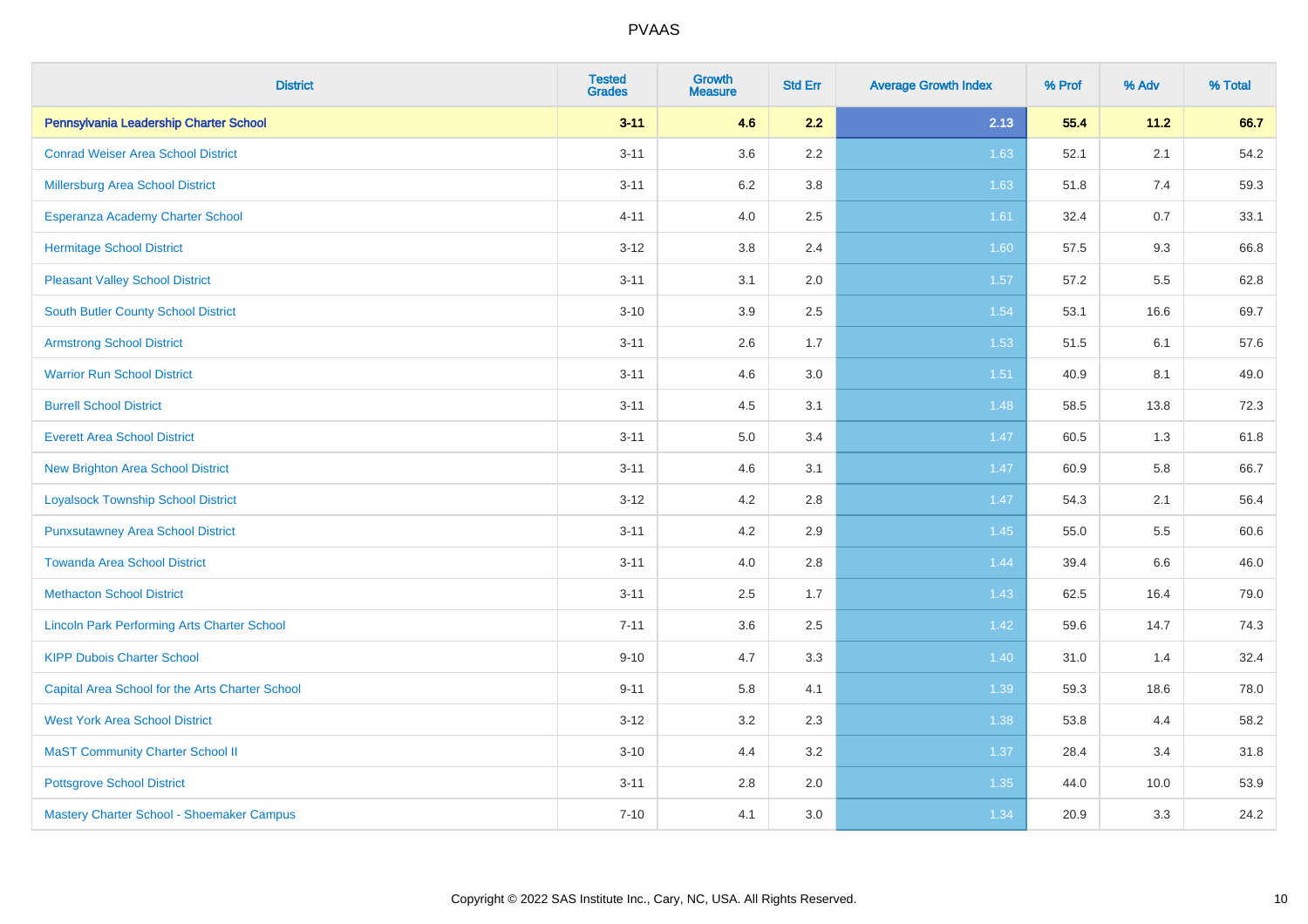| <b>District</b>                                | <b>Tested</b><br><b>Grades</b> | <b>Growth</b><br><b>Measure</b> | <b>Std Err</b> | <b>Average Growth Index</b> | % Prof | % Adv   | % Total |
|------------------------------------------------|--------------------------------|---------------------------------|----------------|-----------------------------|--------|---------|---------|
| Pennsylvania Leadership Charter School         | $3 - 11$                       | 4.6                             | 2.2            | 2.13                        | 55.4   | 11.2    | 66.7    |
| <b>Ligonier Valley School District</b>         | $3 - 11$                       | 4.2                             | 3.1            | 1.34                        | 59.1   | 10.3    | 69.5    |
| <b>Spring Cove School District</b>             | $3 - 11$                       | 3.4                             | 2.5            | 1.33                        | 47.8   | 12.7    | 60.4    |
| <b>Fairview School District</b>                | $3 - 11$                       | 3.4                             | 2.6            | 1.32                        | 57.2   | 17.6    | 74.8    |
| <b>Donegal School District</b>                 | $3 - 12$                       | 3.1                             | 2.4            | 1.29                        | 60.6   | 9.1     | 69.7    |
| <b>Line Mountain School District</b>           | $3 - 11$                       | 4.1                             | 3.2            | 1.27                        | 52.9   | 9.2     | 62.1    |
| <b>Woodland Hills School District</b>          | $3 - 12$                       | 3.2                             | 2.6            | 1.22                        | 31.4   | 3.6     | 35.0    |
| <b>Halifax Area School District</b>            | $3 - 11$                       | 4.7                             | 3.9            | 1.22                        | 61.5   | 9.6     | 71.2    |
| <b>Port Allegany School District</b>           | $3 - 11$                       | 4.4                             | 3.6            | 1.21                        | 28.1   | 9.4     | 37.5    |
| <b>Shanksville-Stonycreek School District</b>  | $3 - 10$                       | 7.0                             | 5.9            | 1.20                        | 64.7   | 17.6    | 82.4    |
| <b>Central Cambria School District</b>         | $3 - 11$                       | 3.0                             | 2.5            | 1.17                        | 56.2   | 9.7     | 66.0    |
| Esperanza Cyber Charter School                 | $3 - 11$                       | 7.1                             | 6.1            | 1.16                        | 9.1    | 0.0     | 9.1     |
| <b>Tidioute Community Charter School</b>       | $3 - 11$                       | 5.7                             | 5.1            | 1.11                        | 34.4   | 21.9    | 56.2    |
| Morrisville Borough School District            | $3 - 11$                       | 4.8                             | 4.3            | $1.10$                      | 30.2   | 2.3     | 32.6    |
| Leechburg Area School District                 | $3 - 11$                       | 4.4                             | 4.0            | 1.09                        | 47.8   | 19.6    | 67.4    |
| Meyersdale Area School District                | $3 - 11$                       | 4.2                             | 4.0            | 1.07                        | 43.1   | $6.9\,$ | 50.0    |
| <b>General Mclane School District</b>          | $3 - 11$                       | 3.1                             | 2.9            | 1.07                        | 62.3   | 4.9     | 67.2    |
| <b>Williamsport Area School District</b>       | $3 - 11$                       | 1.9                             | 1.8            | 1.04                        | 44.1   | 12.8    | 56.9    |
| <b>Franklin Regional School District</b>       | $3 - 11$                       | 2.0                             | 1.9            | 1.02                        | 66.7   | 15.5    | 82.1    |
| <b>Manheim Central School District</b>         | $3 - 11$                       | 2.1                             | 2.1            | $1.01$                      | 53.2   | 11.6    | 64.8    |
| <b>Tunkhannock Area School District</b>        | $3 - 11$                       | 2.3                             | 2.2            | 1.01                        | 44.9   | 9.6     | 54.6    |
| <b>Mastery Charter School - Pickett Campus</b> | $6 - 10$                       | 5.6                             | 5.7            | 1.00                        | 27.8   | 0.0     | 27.8    |
| Lehigh Career & Technical Institute            | $10 - 12$                      | 5.6                             | 5.6            | 0.99                        | 78.3   | 0.0     | 78.3    |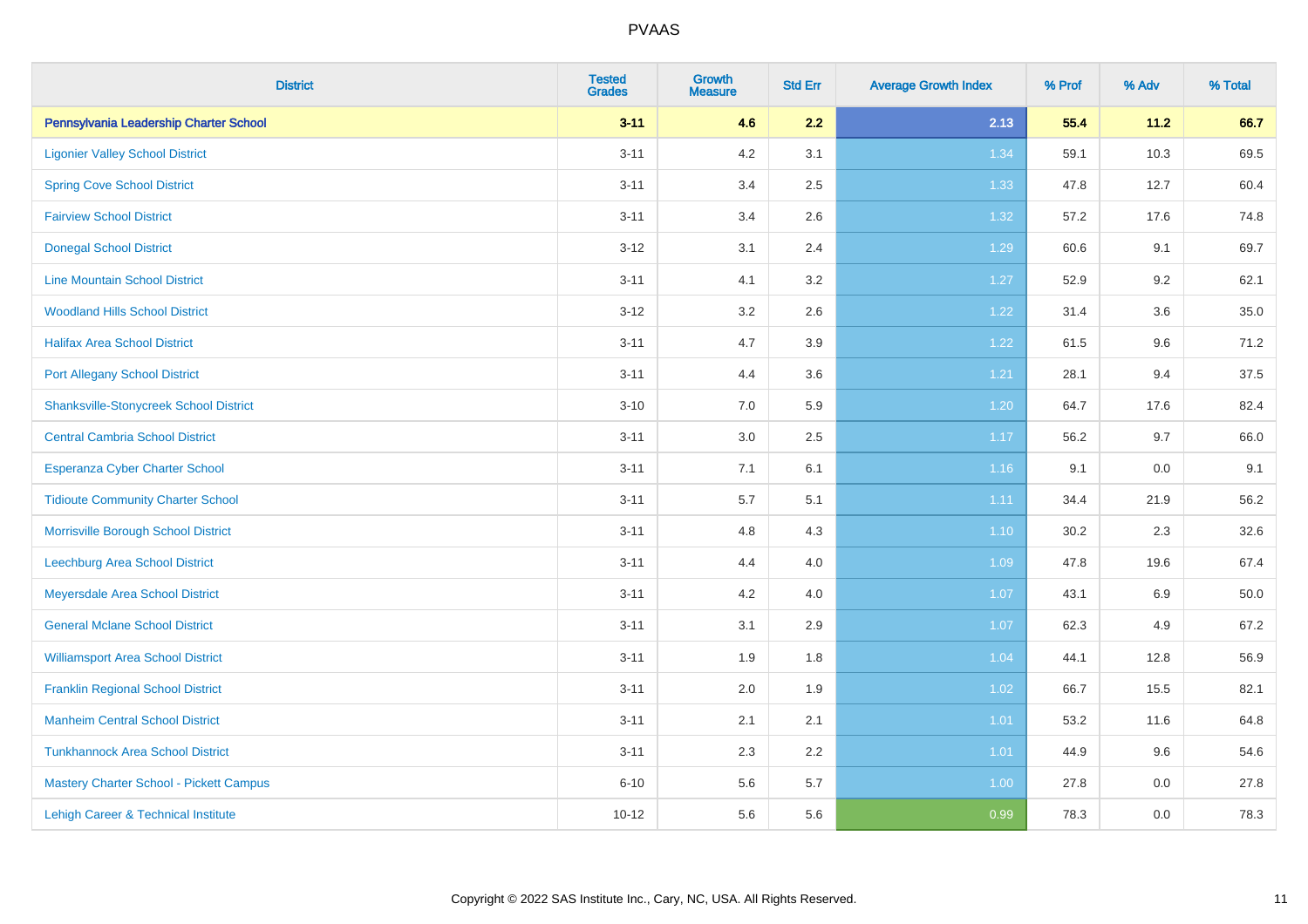| <b>District</b>                                | <b>Tested</b><br><b>Grades</b> | <b>Growth</b><br><b>Measure</b> | <b>Std Err</b> | <b>Average Growth Index</b> | % Prof | % Adv   | % Total |
|------------------------------------------------|--------------------------------|---------------------------------|----------------|-----------------------------|--------|---------|---------|
| Pennsylvania Leadership Charter School         | $3 - 11$                       | 4.6                             | 2.2            | 2.13                        | 55.4   | 11.2    | 66.7    |
| <b>Bensalem Township School District</b>       | $3 - 11$                       | 1.6                             | 1.6            | 0.98                        | 38.8   | $8.3\,$ | 47.1    |
| <b>Hopewell Area School District</b>           | $3 - 11$                       | 2.6                             | 2.7            | 0.97                        | 58.4   | 4.0     | 62.4    |
| <b>Berlin Brothersvalley School District</b>   | $3 - 11$                       | 4.0                             | 4.2            | 0.96                        | 48.8   | 14.0    | 62.8    |
| <b>Clairton City School District</b>           | $3 - 11$                       | 3.5                             | 3.7            | 0.95                        | 13.4   | 0.0     | 13.4    |
| <b>Lower Moreland Township School District</b> | $3 - 11$                       | 2.0                             | 2.2            | 0.95                        | 62.8   | 17.0    | 79.8    |
| <b>Baldwin-Whitehall School District</b>       | $3 - 11$                       | 1.8                             | 1.9            | 0.94                        | 58.6   | 8.6     | 67.1    |
| <b>Keystone School District</b>                | $3 - 11$                       | 3.1                             | 3.3            | 0.94                        | 50.6   | 6.5     | 57.1    |
| <b>Bedford Area School District</b>            | $3 - 11$                       | 2.5                             | 2.6            | 0.93                        | 48.5   | 10.0    | 58.5    |
| Northwestern Lehigh School District            | $3 - 11$                       | 2.2                             | 2.3            | 0.93                        | 53.3   | 9.7     | 63.0    |
| West Jefferson Hills School District           | $3 - 11$                       | 1.8                             | 2.1            | 0.88                        | 55.7   | 20.8    | 76.4    |
| South Fayette Township School District         | $3 - 11$                       | 1.7                             | 2.0            | 0.88                        | 61.0   | 26.5    | 87.6    |
| <b>North Clarion County School District</b>    | $3-12$                         | 3.7                             | 4.3            | 0.85                        | 67.5   | 15.0    | 82.5    |
| <b>Marple Newtown School District</b>          | $3 - 11$                       | 2.0                             | 2.4            | 0.81                        | 57.6   | 12.8    | 70.4    |
| <b>Mcguffey School District</b>                | $3 - 11$                       | 2.1                             | 2.6            | 0.81                        | 57.7   | 3.1     | 60.8    |
| Camp Hill School District                      | $3-12$                         | 2.3                             | 3.0            | 0.78                        | 53.6   | 17.5    | 71.1    |
| Urban Pathways 6-12 Charter School             | $6 - 11$                       | 4.8                             | 6.4            | 0.75                        | 28.6   | 0.0     | 28.6    |
| Southeastern Greene School District            | $3 - 10$                       | 3.3                             | 4.6            | 0.72                        | 57.6   | 6.1     | 63.6    |
| <b>Harmony Area School District</b>            | $3 - 10$                       | 4.5                             | 6.3            | 0.72                        | 33.3   | 13.3    | 46.7    |
| <b>Athens Area School District</b>             | $3 - 11$                       | 1.6                             | 2.5            | 0.64                        | 46.9   | 7.6     | 54.5    |
| <b>United School District</b>                  | $3 - 11$                       | 2.1                             | 3.4            | 0.63                        | 60.3   | 6.6     | 66.9    |
| <b>Laurel School District</b>                  | $3 - 11$                       | 1.8                             | 3.1            | 0.59                        | 70.1   | 2.3     | 72.4    |
| <b>Commodore Perry School District</b>         | $3 - 11$                       | 3.2                             | 5.5            | 0.58                        | 58.3   | 0.0     | 58.3    |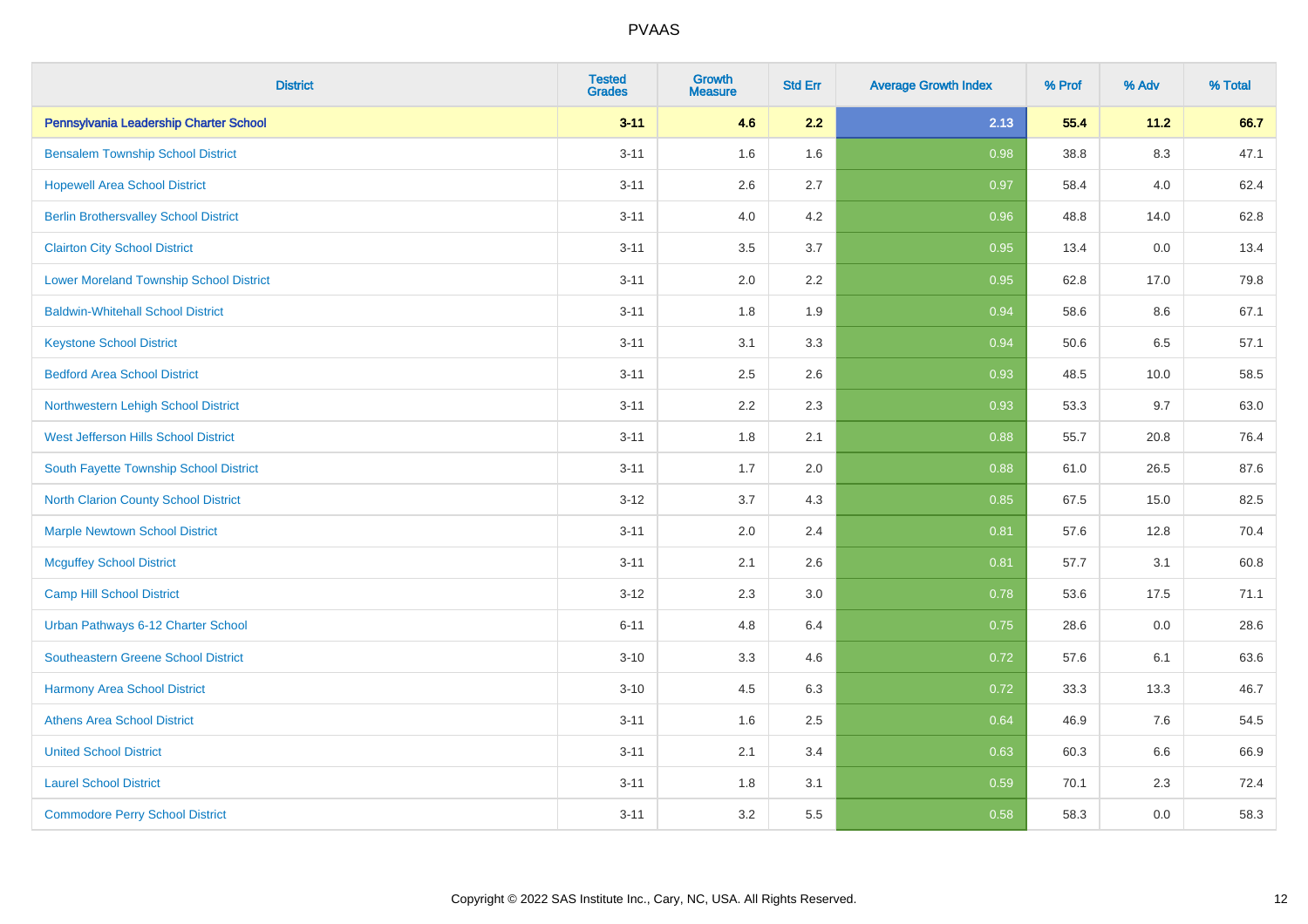| <b>District</b>                               | <b>Tested</b><br><b>Grades</b> | <b>Growth</b><br><b>Measure</b> | <b>Std Err</b> | <b>Average Growth Index</b> | % Prof | % Adv | % Total |
|-----------------------------------------------|--------------------------------|---------------------------------|----------------|-----------------------------|--------|-------|---------|
| Pennsylvania Leadership Charter School        | $3 - 11$                       | 4.6                             | 2.2            | 2.13                        | 55.4   | 11.2  | 66.7    |
| <b>Forbes Road School District</b>            | $3 - 11$                       | $2.8\,$                         | 5.1            | 0.56                        | 41.4   | 10.3  | 51.7    |
| <b>Schuylkill Valley School District</b>      | $3 - 11$                       | 1.4                             | 2.5            | 0.56                        | 55.1   | 10.2  | 65.3    |
| <b>Union School District</b>                  | $3 - 12$                       | 2.3                             | 4.2            | 0.54                        | 32.6   | 7.0   | 39.5    |
| <b>Radnor Township School District</b>        | $3 - 12$                       | 1.0                             | 2.1            | 0.50                        | 65.0   | 23.2  | 88.2    |
| <b>Hanover Area School District</b>           | $3 - 11$                       | 2.2                             | 4.6            | 0.48                        | 42.9   | 5.7   | 48.6    |
| <b>Purchase Line School District</b>          | $3 - 12$                       | 1.7                             | 3.5            | 0.47                        | 43.1   | 5.4   | 48.5    |
| <b>Upper Adams School District</b>            | $3 - 11$                       | 1.3                             | 2.9            | 0.47                        | 55.2   | 8.6   | 63.8    |
| Roberto Clemente Charter School               | $3 - 12$                       | 2.2                             | 4.9            | 0.45                        | 27.5   | 5.0   | 32.5    |
| <b>Union Area School District</b>             | $3 - 11$                       | 1.9                             | 4.3            | 0.44                        | 61.5   | 0.0   | 61.5    |
| Mastery Charter High School-Lenfest Campus    | $7 - 11$                       | 2.5                             | 5.7            | 0.43                        | 40.0   | 0.0   | 40.0    |
| <b>Galeton Area School District</b>           | $3 - 11$                       | 2.2                             | 5.3            | 0.42                        | 41.3   | 4.4   | 45.6    |
| <b>Newport School District</b>                | $3 - 12$                       | 1.4                             | 3.5            | 0.41                        | 51.5   | 10.3  | 61.8    |
| <b>Tussey Mountain School District</b>        | $3 - 12$                       | 1.5                             | 3.7            | 0.40                        | 38.6   | 1.8   | 40.4    |
| South Eastern School District                 | $3 - 11$                       | 0.9                             | 2.4            | 0.39                        | 54.8   | 6.6   | 61.4    |
| <b>Gateway School District</b>                | $3 - 11$                       | 0.8                             | 2.2            | 0.38                        | 52.1   | 13.8  | 65.9    |
| <b>Wallingford-Swarthmore School District</b> | $3 - 10$                       | 0.9                             | 2.4            | 0.38                        | 64.4   | 22.7  | 87.1    |
| <b>Lakeland School District</b>               | $3 - 11$                       | 1.1                             | 2.8            | 0.38                        | 48.6   | 3.7   | 52.3    |
| <b>Lower Dauphin School District</b>          | $3 - 11$                       | 0.6                             | 1.9            | 0.33                        | 49.2   | 12.6  | 61.8    |
| <b>Wyomissing Area School District</b>        | $3 - 12$                       | $0.8\,$                         | 2.6            | 0.33                        | 55.7   | 17.6  | 73.3    |
| <b>Mastery Charter School - Thomas Campus</b> | $3 - 10$                       | 2.1                             | 6.2            | 0.33                        | 28.6   | 0.0   | 28.6    |
| Lehigh Valley Academy Regional Charter School | $3 - 11$                       | 0.7                             | 2.3            | 0.32                        | 46.3   | 5.0   | 51.4    |
| <b>Greater Latrobe School District</b>        | $3 - 11$                       | 0.6                             | 1.9            | 0.31                        | 55.5   | 14.1  | 69.5    |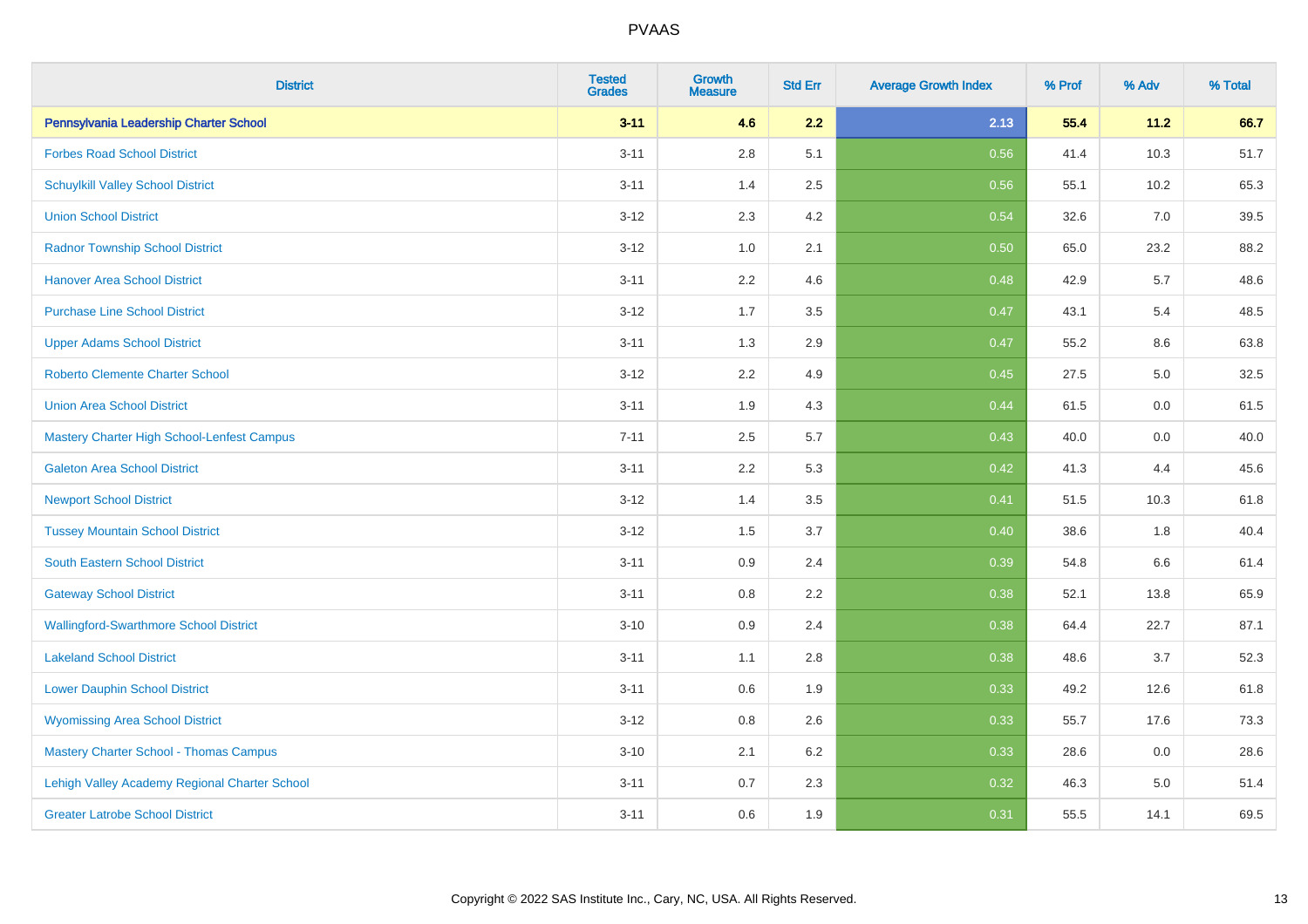| <b>District</b>                          | <b>Tested</b><br><b>Grades</b> | Growth<br><b>Measure</b> | <b>Std Err</b> | <b>Average Growth Index</b> | % Prof | % Adv   | % Total |
|------------------------------------------|--------------------------------|--------------------------|----------------|-----------------------------|--------|---------|---------|
| Pennsylvania Leadership Charter School   | $3 - 11$                       | 4.6                      | 2.2            | 2.13                        | 55.4   | 11.2    | 66.7    |
| <b>Greenville Area School District</b>   | $3 - 11$                       | 0.7                      | 2.9            | 0.26                        | 53.4   | 6.9     | 60.3    |
| <b>Bloomsburg Area School District</b>   | $3 - 10$                       | 0.7                      | 3.0            | 0.23                        | 55.9   | 11.8    | 67.6    |
| <b>Jersey Shore Area School District</b> | $3 - 11$                       | 0.5                      | 2.6            | 0.21                        | 47.1   | 9.2     | 56.2    |
| <b>Reynolds School District</b>          | $3 - 10$                       | 0.5                      | 3.4            | 0.16                        | 52.1   | 7.0     | 59.2    |
| <b>Brockway Area School District</b>     | $3 - 11$                       | 0.6                      | 3.6            | 0.16                        | 49.2   | 7.7     | 56.9    |
| Northern Lebanon School District         | $3 - 11$                       | 0.4                      | 2.5            | 0.15                        | 28.0   | 3.0     | 31.0    |
| <b>Danville Area School District</b>     | $3 - 11$                       | 0.4                      | 2.6            | 0.15                        | 57.4   | 18.4    | 75.7    |
| <b>Smethport Area School District</b>    | $3 - 12$                       | 0.6                      | 3.9            | 0.15                        | 37.0   | 1.8     | 38.9    |
| Insight PA Cyber Charter School          | $3 - 11$                       | 0.7                      | 5.7            | 0.12                        | 50.0   | 4.8     | 54.8    |
| <b>Hempfield School District</b>         | $3 - 11$                       | 0.1                      | 1.4            | 0.08                        | 58.2   | 9.9     | 68.2    |
| <b>West Branch Area School District</b>  | $3 - 11$                       | 0.2                      | 3.8            | 0.05                        | 47.2   | 1.9     | 49.1    |
| East Stroudsburg Area School District    | $3 - 11$                       | 0.1                      | 1.6            | 0.05                        | 45.8   | $7.8\,$ | 53.6    |
| <b>Wilkes-Barre Area School District</b> | $3 - 11$                       | 0.1                      | 3.2            | 0.02                        | 35.5   | 5.4     | 40.9    |
| <b>Susquenita School District</b>        | $3 - 11$                       | $-0.1$                   | 2.8            | $-0.01$                     | 47.7   | 10.1    | 57.8    |
| <b>Penn Cambria School District</b>      | $3 - 11$                       | $-0.0$                   | 2.7            | $-0.01$                     | 61.5   | 7.7     | 69.2    |
| <b>Kutztown Area School District</b>     | $3 - 12$                       | $-0.2$                   | 3.2            | $-0.05$                     | 55.4   | 13.3    | 68.7    |
| <b>Avella Area School District</b>       | $3 - 12$                       | $-0.3$                   | 4.7            | $-0.05$                     | 49.3   | 14.5    | 63.8    |
| <b>Mercer Area School District</b>       | $3 - 11$                       | $-0.2$                   | 3.3            | $-0.06$                     | 56.0   | 8.0     | 64.0    |
| <b>Warren County School District</b>     | $3 - 11$                       | $-0.1$                   | 1.8            | $-0.06$                     | 37.2   | 5.3     | 42.6    |
| <b>Chester-Upland School District</b>    | $3 - 11$                       | $-0.3$                   | 2.7            | $-0.09$                     | 13.8   | 0.8     | 14.6    |
| New Kensington-Arnold School District    | $3 - 11$                       | $-0.4$                   | 3.8            | $-0.10$                     | 40.7   | 3.7     | 44.4    |
| <b>Blue Ridge School District</b>        | $3 - 11$                       | $-0.5$                   | 3.6            | $-0.12$                     | 44.6   | 3.1     | 47.7    |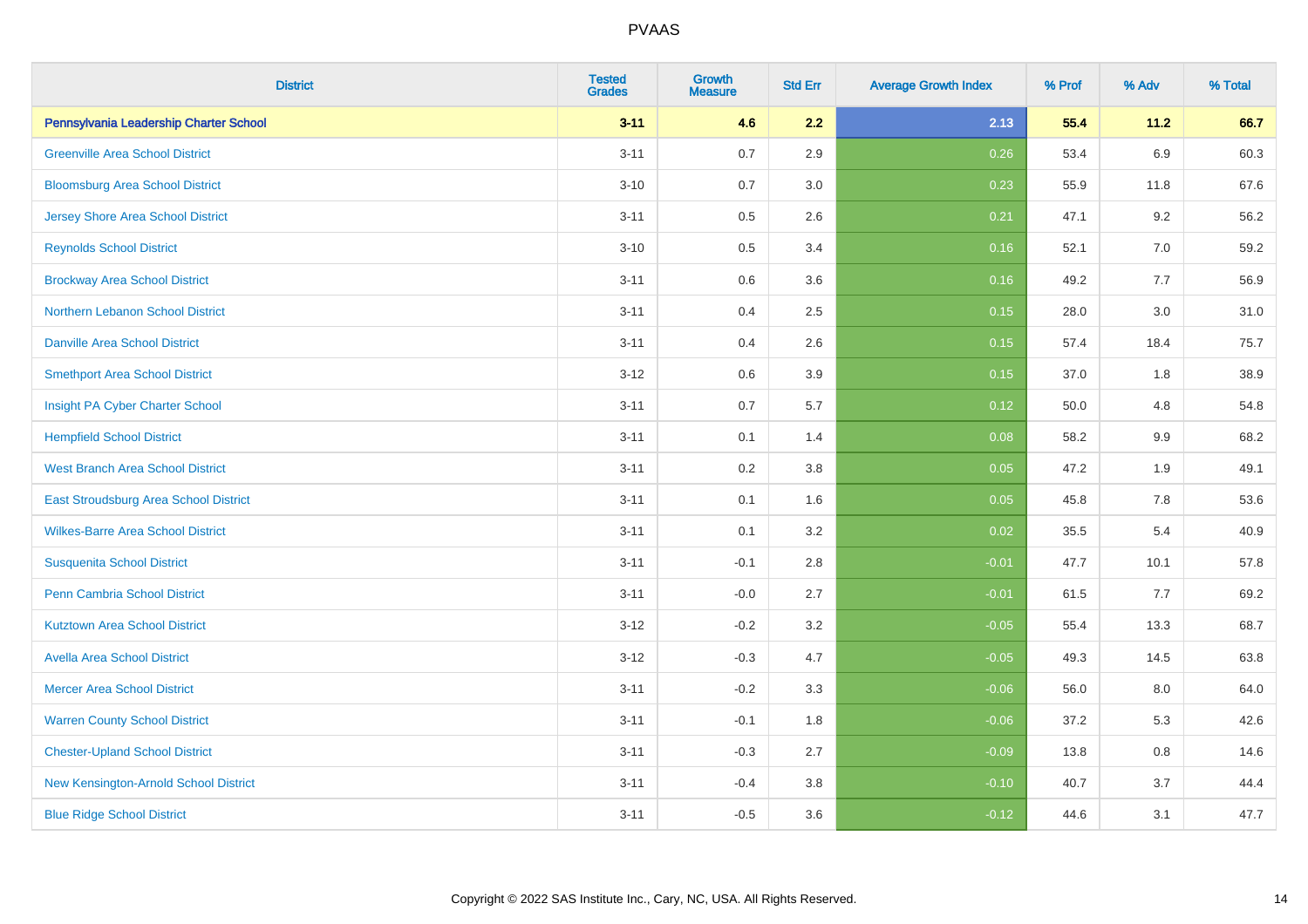| <b>District</b>                                    | <b>Tested</b><br><b>Grades</b> | <b>Growth</b><br><b>Measure</b> | <b>Std Err</b> | <b>Average Growth Index</b> | % Prof | % Adv   | % Total |
|----------------------------------------------------|--------------------------------|---------------------------------|----------------|-----------------------------|--------|---------|---------|
| Pennsylvania Leadership Charter School             | $3 - 11$                       | 4.6                             | 2.2            | 2.13                        | 55.4   | $11.2$  | 66.7    |
| <b>Central Fulton School District</b>              | $3 - 11$                       | $-0.5$                          | 3.5            | $-0.14$                     | 51.4   | $8.6\,$ | 60.0    |
| <b>Otto-Eldred School District</b>                 | $3 - 11$                       | $-0.7$                          | 4.2            | $-0.15$                     | 56.2   | 6.2     | 62.5    |
| <b>Oley Valley School District</b>                 | $3 - 11$                       | $-0.4$                          | 2.8            | $-0.15$                     | 43.1   | 12.9    | 56.0    |
| Philadelphia Electrical & Tech Charter High School | $10 - 10$                      | $-0.5$                          | 2.9            | $-0.15$                     | 8.8    | 0.0     | 8.8     |
| <b>Bellefonte Area School District</b>             | $3 - 11$                       | $-0.4$                          | 2.2            | $-0.17$                     | 47.6   | 10.6    | 58.2    |
| Southern Lehigh School District                    | $3 - 11$                       | $-0.4$                          | 2.3            | $-0.17$                     | 66.1   | 11.9    | 78.0    |
| <b>Crestwood School District</b>                   | $3 - 11$                       | $-0.4$                          | 2.4            | $-0.17$                     | 57.4   | 17.0    | 74.4    |
| <b>Achievement House Charter School</b>            | $7 - 11$                       | $-0.7$                          | 4.0            | $-0.17$                     | 32.5   | 2.6     | 35.1    |
| <b>Millville Area School District</b>              | $3 - 12$                       | $-0.9$                          | 4.7            | $-0.18$                     | 51.4   | 5.4     | 56.8    |
| <b>Mount Carmel Area School District</b>           | $3 - 11$                       | $-0.6$                          | 3.1            | $-0.18$                     | 45.3   | 2.1     | 47.4    |
| <b>Westinghouse Arts Academy Charter School</b>    | $9 - 10$                       | $-0.7$                          | 3.6            | $-0.19$                     | 59.2   | 8.4     | 67.6    |
| <b>Panther Valley School District</b>              | $3-12$                         | $-0.6$                          | 3.3            | $-0.19$                     | 47.9   | 4.3     | 52.1    |
| <b>Harrisburg City School District</b>             | $3 - 11$                       | $-0.4$                          | 2.1            | $-0.19$                     | 15.1   | 0.4     | 15.5    |
| <b>Girard School District</b>                      | $3 - 11$                       | $-0.6$                          | 2.7            | $-0.22$                     | 53.9   | 15.6    | 69.6    |
| <b>Lakeview School District</b>                    | $3 - 11$                       | $-0.9$                          | 3.7            | $-0.24$                     | 60.3   | 3.2     | 63.5    |
| <b>Glendale School District</b>                    | $3 - 10$                       | $-0.9$                          | 3.7            | $-0.24$                     | 50.0   | 5.4     | 55.4    |
| <b>Penn Manor School District</b>                  | $3 - 11$                       | $-0.4$                          | 1.6            | $-0.25$                     | 51.9   | 12.6    | 64.5    |
| <b>Tuscarora School District</b>                   | $3 - 11$                       | $-0.6$                          | 2.3            | $-0.27$                     | 45.1   | 8.1     | 53.2    |
| <b>Cornell School District</b>                     | $3 - 11$                       | $-1.6$                          | 5.0            | $-0.32$                     | 33.8   | 1.5     | 35.4    |
| <b>Albert Gallatin Area School District</b>        | $3 - 11$                       | $-0.8$                          | 2.4            | $-0.32$                     | 54.5   | 10.0    | 64.6    |
| Hope For Hyndman Charter School                    | $3 - 11$                       | $-2.0$                          | 6.1            | $-0.32$                     | 33.3   | 0.0     | 33.3    |
| <b>Palmerton Area School District</b>              | $3 - 11$                       | $-1.2$                          | 3.0            | $-0.39$                     | 57.4   | 5.0     | 62.4    |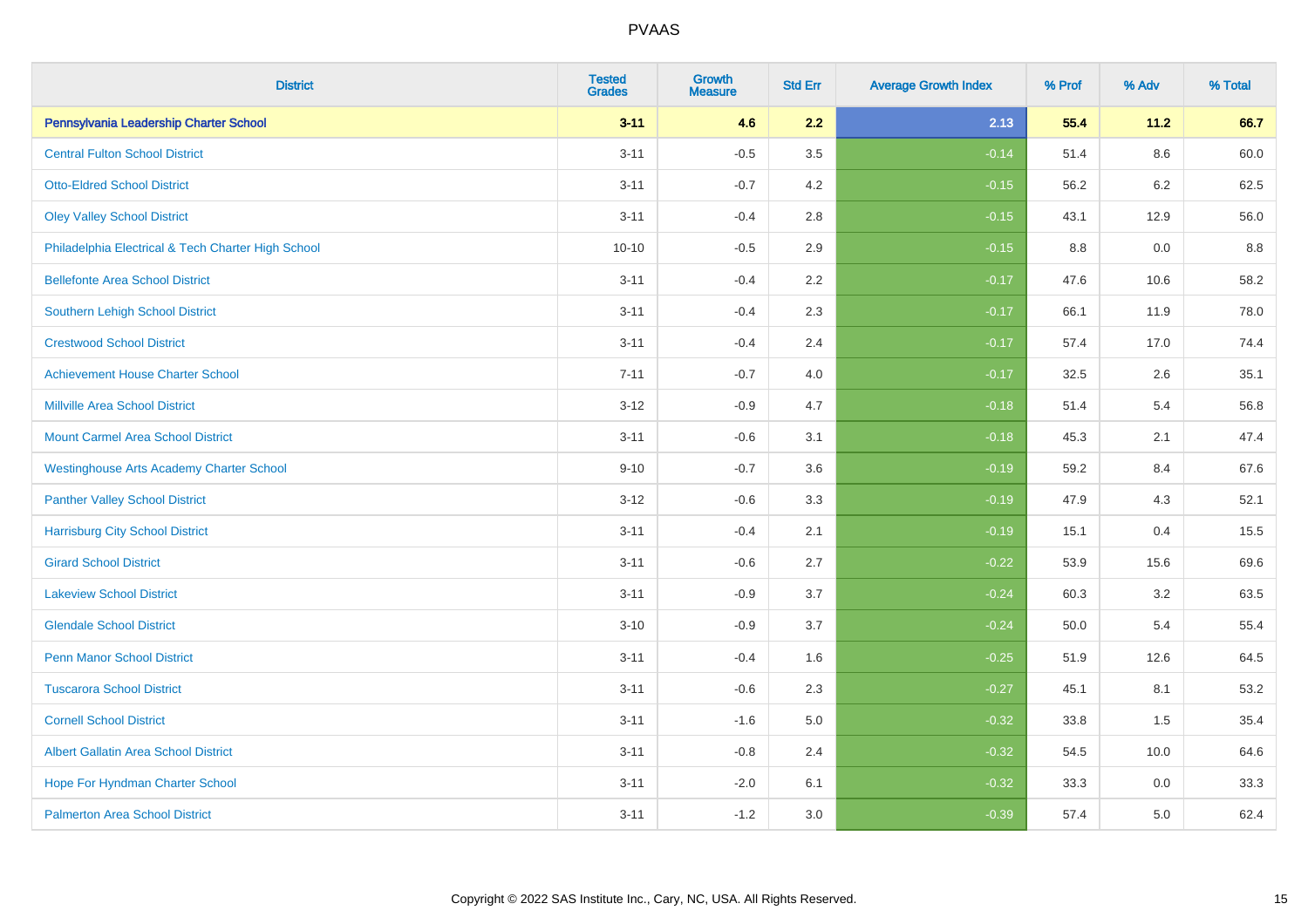| <b>District</b>                                         | <b>Tested</b><br><b>Grades</b> | Growth<br><b>Measure</b> | <b>Std Err</b> | <b>Average Growth Index</b> | % Prof | % Adv   | % Total |
|---------------------------------------------------------|--------------------------------|--------------------------|----------------|-----------------------------|--------|---------|---------|
| Pennsylvania Leadership Charter School                  | $3 - 11$                       | 4.6                      | 2.2            | 2.13                        | 55.4   | 11.2    | 66.7    |
| <b>Bellwood-Antis School District</b>                   | $3 - 10$                       | $-1.2$                   | 3.2            | $-0.39$                     | 55.1   | 10.1    | 65.2    |
| <b>Sharpsville Area School District</b>                 | $3 - 11$                       | $-1.4$                   | 3.5            | $-0.40$                     | 55.2   | 13.4    | 68.7    |
| North Schuylkill School District                        | $3 - 11$                       | $-1.0$                   | 2.4            | $-0.42$                     | 41.8   | 5.1     | 46.8    |
| <b>Bangor Area School District</b>                      | $3 - 12$                       | $-0.9$                   | 2.0            | $-0.43$                     | 44.3   | 4.7     | 49.0    |
| <b>Shaler Area School District</b>                      | $3 - 11$                       | $-0.8$                   | 1.9            | $-0.43$                     | 49.1   | 9.6     | 58.7    |
| <b>Conewago Valley School District</b>                  | $3 - 12$                       | $-0.9$                   | 2.0            | $-0.45$                     | 51.7   | 9.6     | 61.3    |
| <b>Elizabethtown Area School District</b>               | $3 - 12$                       | $-0.9$                   | 1.9            | $-0.47$                     | 50.0   | 11.2    | 61.2    |
| Center For Student Learning Charter School At Pennsbury | $6 - 12$                       | $-2.9$                   | 6.1            | $-0.47$                     | 42.9   | 0.0     | 42.9    |
| South Side Area School District                         | $3 - 11$                       | $-1.6$                   | 3.3            | $-0.48$                     | 50.0   | 6.8     | 56.8    |
| <b>Wyoming Area School District</b>                     | $3 - 10$                       | $-1.3$                   | 2.6            | $-0.50$                     | 53.8   | 10.8    | 64.6    |
| <b>Canon-Mcmillan School District</b>                   | $3 - 11$                       | $-0.8$                   | 1.6            | $-0.50$                     | 58.7   | 15.9    | 74.6    |
| <b>Central Greene School District</b>                   | $3 - 11$                       | $-1.6$                   | 2.8            | $-0.55$                     | 54.2   | $2.8\,$ | 57.0    |
| <b>Mid Valley School District</b>                       | $3 - 10$                       | $-1.7$                   | 3.0            | $-0.55$                     | 45.1   | 7.8     | 52.9    |
| <b>Manheim Township School District</b>                 | $3 - 12$                       | $-0.9$                   | 1.6            | $-0.58$                     | 53.2   | 15.5    | 68.7    |
| <b>Clarion-Limestone Area School District</b>           | $3 - 12$                       | $-2.5$                   | 4.1            | $-0.60$                     | 56.8   | $6.8\,$ | 63.6    |
| <b>Burgettstown Area School District</b>                | $3 - 11$                       | $-2.1$                   | 3.4            | $-0.62$                     | 50.0   | 1.4     | 51.4    |
| <b>Susquehanna Community School District</b>            | $3 - 11$                       | $-2.8$                   | 4.2            | $-0.66$                     | 49.4   | 6.9     | 56.3    |
| <b>Fannett-Metal School District</b>                    | $3 - 11$                       | $-3.4$                   | 5.1            | $-0.67$                     | 38.7   | 8.1     | 46.8    |
| <b>Cheltenham School District</b>                       | $3 - 11$                       | $-1.4$                   | 2.1            | $-0.67$                     | 46.1   | 10.0    | 56.1    |
| <b>North Pocono School District</b>                     | $3 - 11$                       | $-2.3$                   | 3.4            | $-0.68$                     | 52.0   | 16.4    | 68.5    |
| Mt Lebanon School District                              | $3 - 11$                       | $-1.0$                   | 1.5            | $-0.70$                     | 61.9   | 24.0    | 85.9    |
| <b>Lehighton Area School District</b>                   | $3 - 11$                       | $-1.6$                   | 2.3            | $-0.70$                     | 51.1   | 5.6     | 56.7    |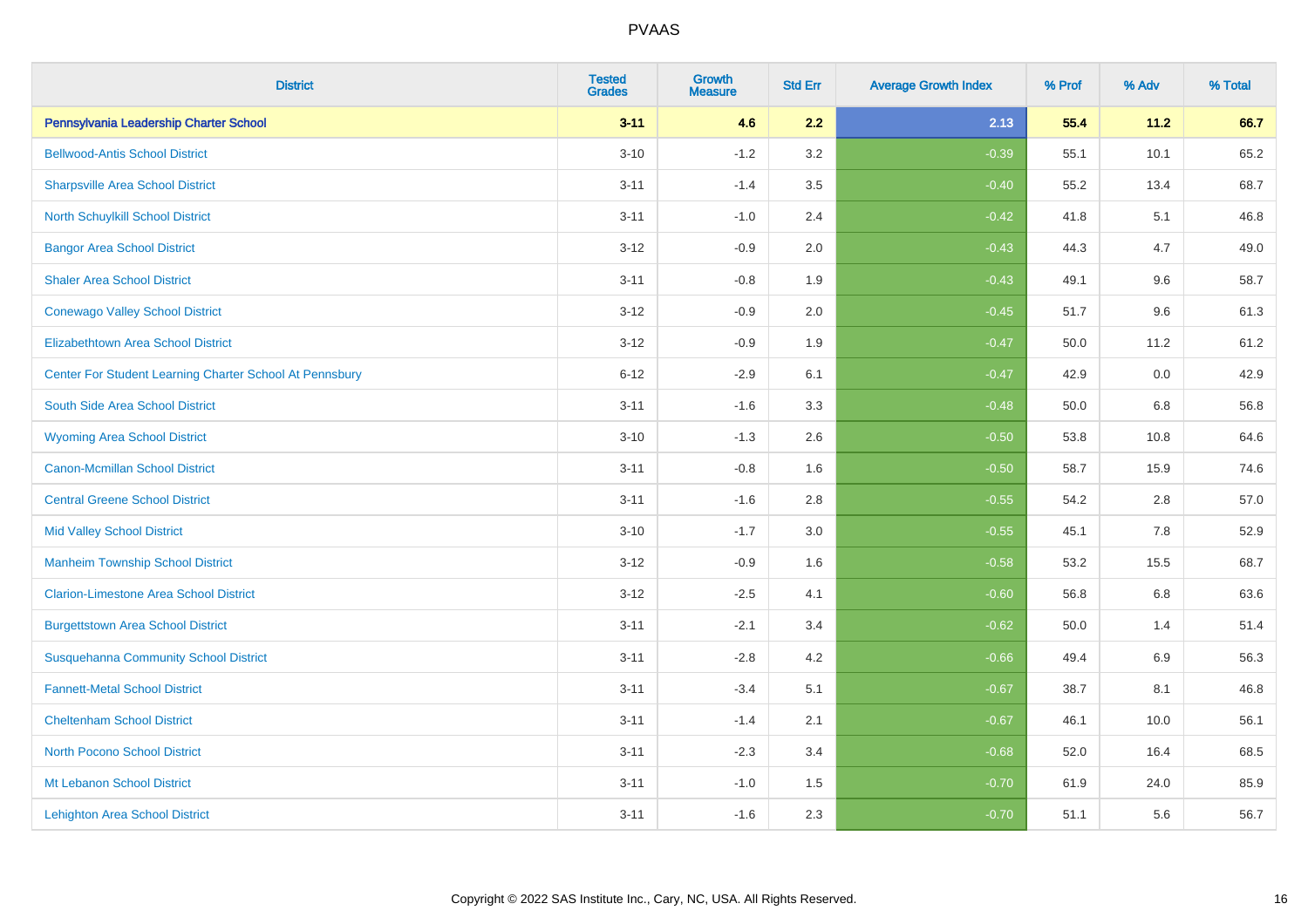| <b>District</b>                               | <b>Tested</b><br><b>Grades</b> | Growth<br><b>Measure</b> | <b>Std Err</b> | <b>Average Growth Index</b> | % Prof | % Adv   | % Total |
|-----------------------------------------------|--------------------------------|--------------------------|----------------|-----------------------------|--------|---------|---------|
| Pennsylvania Leadership Charter School        | $3 - 11$                       | 4.6                      | 2.2            | 2.13                        | 55.4   | 11.2    | 66.7    |
| Huntingdon Area School District               | $3 - 11$                       | $-2.0$                   | 2.7            | $-0.72$                     | 36.8   | 10.3    | 47.0    |
| <b>Bald Eagle Area School District</b>        | $3 - 11$                       | $-2.1$                   | 2.7            | $-0.75$                     | 48.4   | 9.4     | 57.7    |
| <b>Turkeyfoot Valley Area School District</b> | $3 - 12$                       | $-4.3$                   | 5.6            | $-0.76$                     | 22.0   | 5.1     | 27.1    |
| <b>Gillingham Charter School</b>              | $3 - 11$                       | $-4.4$                   | 5.6            | $-0.77$                     | 20.8   | 8.3     | 29.2    |
| <b>Conemaugh Valley School District</b>       | $3 - 12$                       | $-3.2$                   | 4.1            | $-0.78$                     | 48.2   | 5.6     | 53.7    |
| <b>Northeast Bradford School District</b>     | $3 - 10$                       | $-3.1$                   | 4.0            | $-0.78$                     | 33.9   | 3.4     | 37.3    |
| Shenango Area School District                 | $3 - 11$                       | $-2.6$                   | 3.3            | $-0.79$                     | 50.6   | 13.9    | 64.6    |
| <b>Lebanon School District</b>                | $3 - 11$                       | $-1.6$                   | 1.9            | $-0.80$                     | 24.4   | 2.6     | 27.0    |
| <b>Forest Area School District</b>            | $3 - 11$                       | $-4.4$                   | 5.4            | $-0.81$                     | 36.2   | 2.1     | 38.3    |
| <b>Chartiers Valley School District</b>       | $3 - 11$                       | $-1.7$                   | 2.0            | $-0.81$                     | 54.7   | 8.4     | 63.1    |
| <b>Phoenixville Area School District</b>      | $3 - 11$                       | $-1.7$                   | 2.1            | $-0.83$                     | 59.9   | 10.6    | 70.5    |
| <b>Charleroi School District</b>              | $3 - 11$                       | $-2.6$                   | $3.0\,$        | $-0.86$                     | 55.7   | 7.4     | 63.1    |
| <b>Montour School District</b>                | $3 - 11$                       | $-1.8$                   | 2.1            | $-0.88$                     | 61.4   | 15.1    | 76.5    |
| <b>Columbia Borough School District</b>       | $3 - 12$                       | $-3.1$                   | 3.5            | $-0.89$                     | 29.5   | 1.9     | 31.4    |
| <b>Sullivan County School District</b>        | $3 - 10$                       | $-4.0$                   | 4.4            | $-0.90$                     | 66.7   | $2.6\,$ | 69.2    |
| <b>Austin Area School District</b>            | $3 - 11$                       | $-5.7$                   | 6.4            | $-0.90$                     | 33.3   | 5.6     | 38.9    |
| <b>Wyoming Valley West School District</b>    | $3 - 11$                       | $-2.2$                   | 2.4            | $-0.91$                     | 49.4   | 3.0     | 52.4    |
| Imhotep Institute Charter High School         | $9 - 11$                       | $-5.3$                   | 5.8            | $-0.92$                     | 25.0   | 0.0     | 25.0    |
| <b>North Hills School District</b>            | $3 - 11$                       | $-1.8$                   | 1.8            | $-0.96$                     | 59.1   | 14.1    | 73.2    |
| <b>Seneca Valley School District</b>          | $3 - 11$                       | $-1.4$                   | 1.4            | $-0.99$                     | 57.2   | 11.4    | 68.6    |
| <b>Valley Grove School District</b>           | $3 - 10$                       | $-3.7$                   | 3.7            | $-1.01$                     | 51.2   | 6.1     | 57.3    |
| <b>Lewisburg Area School District</b>         | $3 - 11$                       | $-2.7$                   | 2.6            | $-1.03$                     | 57.0   | 18.5    | 75.6    |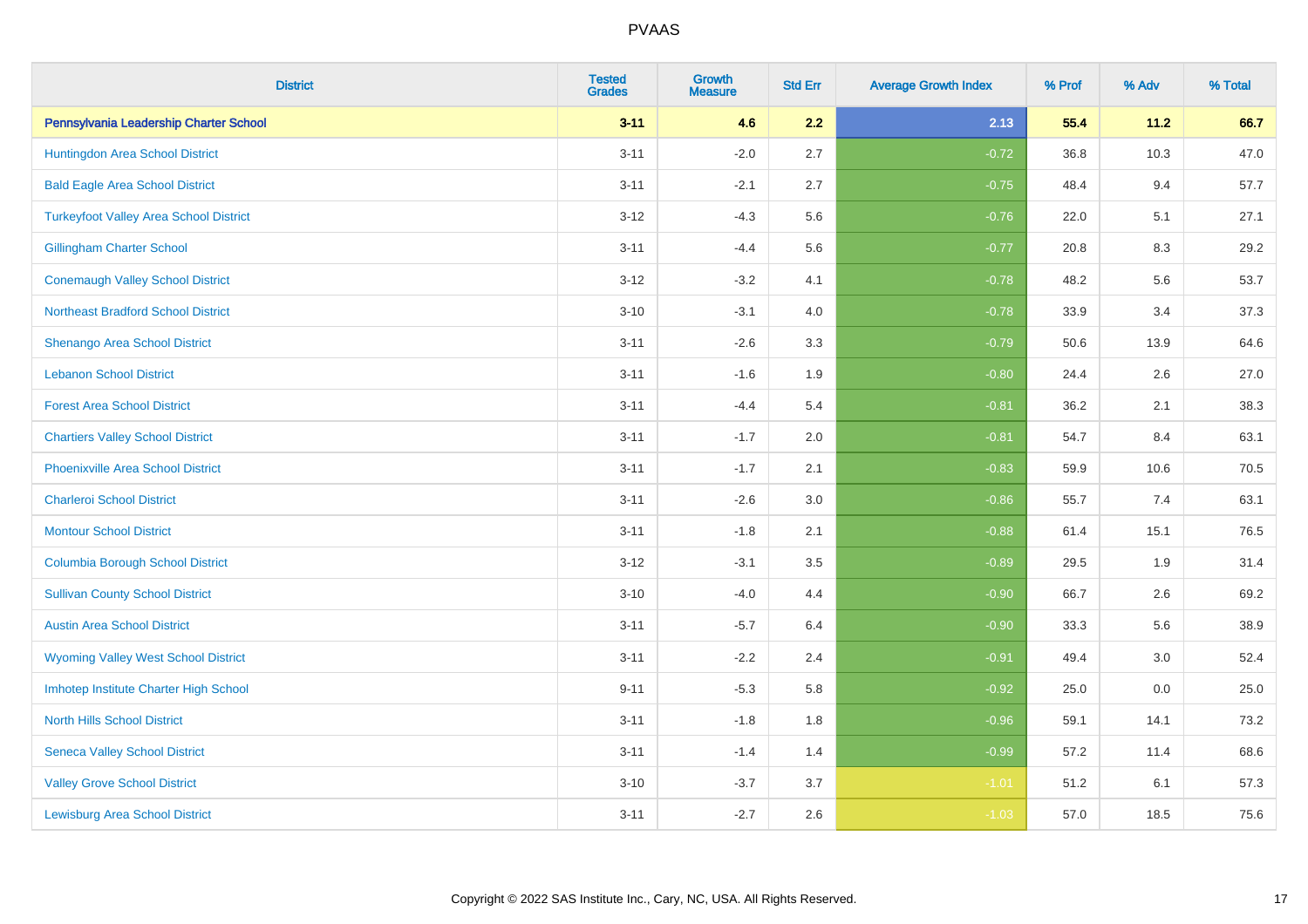| <b>District</b>                                | <b>Tested</b><br><b>Grades</b> | <b>Growth</b><br><b>Measure</b> | <b>Std Err</b> | <b>Average Growth Index</b> | % Prof | % Adv | % Total |
|------------------------------------------------|--------------------------------|---------------------------------|----------------|-----------------------------|--------|-------|---------|
| Pennsylvania Leadership Charter School         | $3 - 11$                       | 4.6                             | 2.2            | 2.13                        | 55.4   | 11.2  | 66.7    |
| <b>West Greene School District</b>             | $3 - 11$                       | $-4.5$                          | 4.3            | $-1.04$                     | 36.6   | 7.3   | 43.9    |
| <b>Quaker Valley School District</b>           | $3 - 11$                       | $-2.8$                          | 2.6            | $-1.08$                     | 55.2   | 13.2  | 68.4    |
| Oil City Area School District                  | $3 - 11$                       | $-2.9$                          | 2.6            | $-1.08$                     | 44.4   | 5.8   | 50.2    |
| <b>Conemaugh Township Area School District</b> | $3 - 12$                       | $-3.7$                          | 3.4            | $-1.09$                     | 53.8   | 17.6  | 71.4    |
| <b>Riverside School District</b>               | $3 - 11$                       | $-3.2$                          | 3.0            | $-1.09$                     | 43.0   | 9.0   | 52.0    |
| <b>Juniata Valley School District</b>          | $3 - 11$                       | $-3.9$                          | 3.5            | $-1.10$                     | 44.4   | 3.5   | 47.8    |
| <b>Dallas School District</b>                  | $3 - 11$                       | $-2.5$                          | 2.2            | $-1.12$                     | 54.9   | 7.6   | 62.4    |
| Jeannette City School District                 | $3 - 11$                       | $-4.3$                          | 3.8            | $-1.13$                     | 46.7   | 7.5   | 54.2    |
| <b>Antietam School District</b>                | $3 - 10$                       | $-4.3$                          | 3.8            | $-1.13$                     | 36.4   | 5.4   | 41.8    |
| <b>Kane Area School District</b>               | $3 - 10$                       | $-3.7$                          | 3.2            | $-1.17$                     | 39.5   | 9.9   | 49.4    |
| <b>Chichester School District</b>              | $3 - 11$                       | $-2.7$                          | 2.3            | $-1.17$                     | 44.6   | 6.6   | 51.2    |
| <b>Chestnut Ridge School District</b>          | $3 - 12$                       | $-3.4$                          | 2.9            | $-1.17$                     | 46.6   | 5.8   | 52.4    |
| <b>Big Beaver Falls Area School District</b>   | $3 - 11$                       | $-3.9$                          | 3.3            | $-1.18$                     | 34.1   | 3.5   | 37.6    |
| <b>Greater Johnstown School District</b>       | $3 - 11$                       | $-3.1$                          | 2.6            | $-1.19$                     | 26.1   | 0.0   | 26.1    |
| <b>Riverview School District</b>               | $3 - 11$                       | $-4.6$                          | 3.8            | $-1.20$                     | 57.9   | 15.8  | 73.7    |
| <b>Scranton School District</b>                | $3 - 12$                       | $-2.9$                          | 2.4            | $-1.22$                     | 45.6   | 3.6   | 49.1    |
| <b>Elk Lake School District</b>                | $3 - 11$                       | $-4.0$                          | 3.3            | $-1.23$                     | 46.2   | 3.3   | 49.4    |
| <b>Apollo-Ridge School District</b>            | $3 - 12$                       | $-4.7$                          | 3.7            | $-1.24$                     | 50.0   | 10.0  | 60.0    |
| <b>Troy Area School District</b>               | $3 - 10$                       | $-4.3$                          | 3.4            | $-1.26$                     | 43.2   | 5.7   | 48.9    |
| <b>Bristol Borough School District</b>         | $3 - 12$                       | $-4.3$                          | 3.4            | $-1.27$                     | 39.7   | 1.3   | 41.0    |
| <b>Shade-Central City School District</b>      | $3 - 11$                       | $-5.9$                          | 4.6            | $-1.28$                     | 27.8   | 0.0   | 27.8    |
| <b>Ellwood City Area School District</b>       | $3 - 11$                       | $-4.2$                          | 3.2            | $-1.29$                     | 54.1   | 14.1  | 68.2    |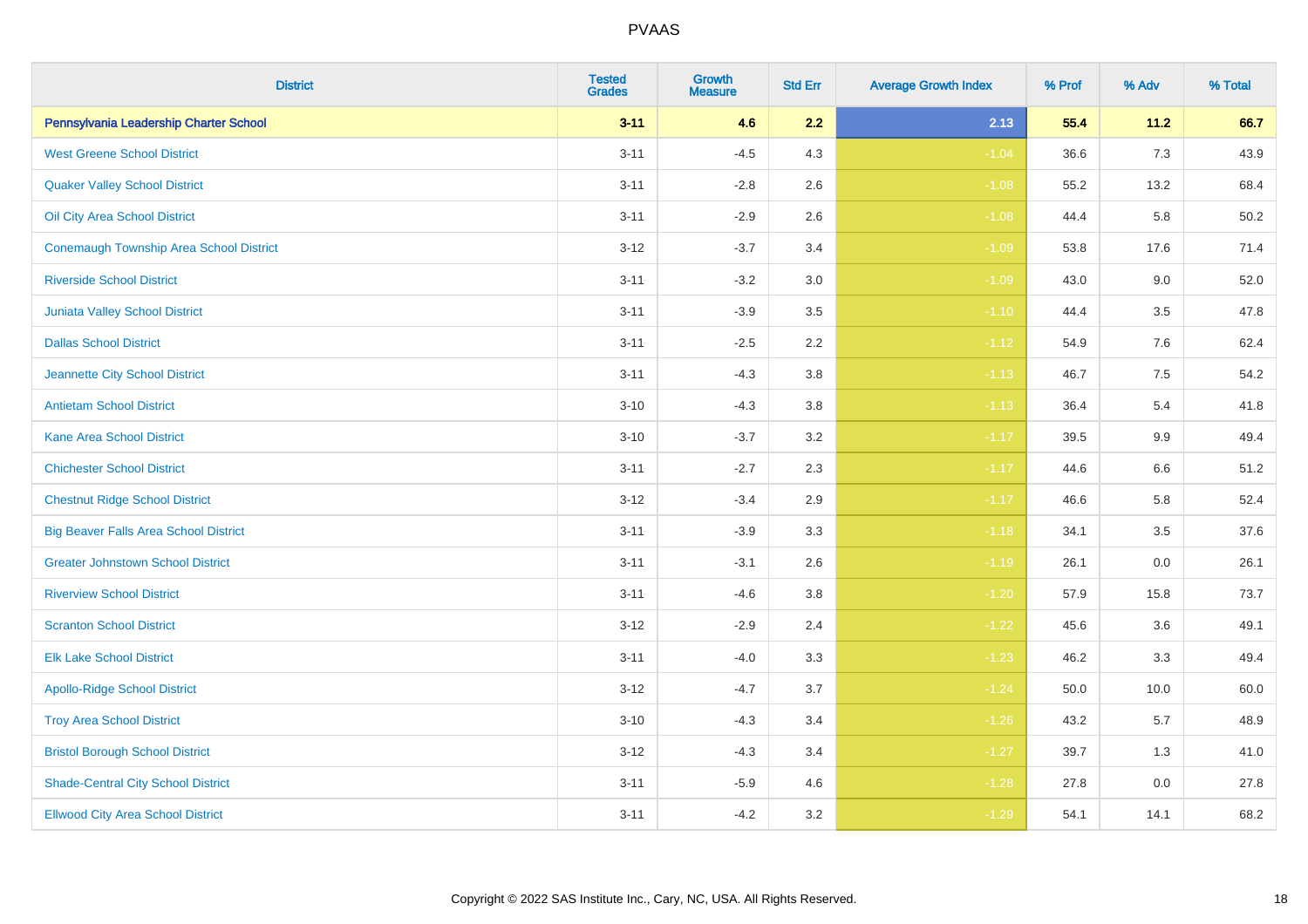| <b>District</b>                                                       | <b>Tested</b><br><b>Grades</b> | <b>Growth</b><br><b>Measure</b> | <b>Std Err</b> | <b>Average Growth Index</b> | % Prof | % Adv | % Total |
|-----------------------------------------------------------------------|--------------------------------|---------------------------------|----------------|-----------------------------|--------|-------|---------|
| Pennsylvania Leadership Charter School                                | $3 - 11$                       | 4.6                             | 2.2            | 2.13                        | 55.4   | 11.2  | 66.7    |
| <b>Cambria Heights School District</b>                                | $3 - 10$                       | $-4.1$                          | 3.1            | $-1.32$                     | 51.0   | 6.0   | 57.0    |
| <b>Ferndale Area School District</b>                                  | $3 - 10$                       | $-5.8$                          | 4.3            | $-1.33$                     | 40.0   | 0.0   | 40.0    |
| <b>Greencastle-Antrim School District</b>                             | $3 - 11$                       | $-3.0$                          | 2.2            | $-1.36$                     | 62.4   | 9.9   | 72.3    |
| <b>Westmont Hilltop School District</b>                               | $3 - 11$                       | $-4.0$                          | 2.8            | $-1.40$                     | 36.3   | 13.3  | 49.6    |
| <b>Claysburg-Kimmel School District</b>                               | $3 - 11$                       | $-5.7$                          | 4.0            | $-1.42$                     | 42.9   | 8.2   | 51.0    |
| <b>MaST Community Charter School</b>                                  | $3 - 10$                       | $-4.1$                          | 2.7            | $-1.52$                     | 44.0   | 9.5   | 53.4    |
| <b>Fort Cherry School District</b>                                    | $3 - 10$                       | $-5.9$                          | 3.8            | $-1.56$                     | 55.2   | 5.2   | 60.3    |
| <b>Tri-Valley School District</b>                                     | $3 - 10$                       | $-6.4$                          | 4.1            | $-1.57$                     | 37.0   | 4.4   | 41.3    |
| Preparatory Charter School Of Mathematics, Science, Tech, And Careers | $9 - 10$                       | $-4.0$                          | 2.5            | $-1.59$                     | 15.0   | 0.0   | 15.0    |
| <b>Carbon Career &amp; Technical Institute</b>                        | $9 - 11$                       | $-5.7$                          | 3.6            | $-1.59$                     | 34.5   | 1.2   | 35.7    |
| <b>Shamokin Area School District</b>                                  | $3 - 11$                       | $-7.7$                          | 4.8            | $-1.60$                     | 38.1   | 3.2   | 41.3    |
| <b>Fairfield Area School District</b>                                 | $3 - 11$                       | $-5.6$                          | 3.4            | $-1.66$                     | 57.9   | 4.0   | 61.8    |
| <b>Pottstown School District</b>                                      | $3 - 12$                       | $-4.0$                          | 2.4            | $-1.68$                     | 29.8   | 1.2   | 31.0    |
| <b>Twin Valley School District</b>                                    | $3 - 12$                       | $-3.6$                          | 2.1            | $-1.69$                     | 49.6   | 7.1   | 56.8    |
| East Pennsboro Area School District                                   | $3 - 11$                       | $-4.2$                          | 2.5            | $-1.71$                     | 60.8   | 8.5   | 69.3    |
| <b>Brentwood Borough School District</b>                              | $3 - 11$                       | $-5.3$                          | 3.0            | $-1.72$                     | 52.0   | 6.1   | 58.2    |
| Perseus House Charter School Of Excellence                            | $6 - 11$                       | $-5.2$                          | 3.0            | $-1.72$                     | 16.5   | 0.0   | 16.5    |
| <b>Old Forge School District</b>                                      | $3 - 12$                       | $-5.9$                          | 3.4            | $-1.73$                     | 52.9   | 7.1   | 60.0    |
| <b>Canton Area School District</b>                                    | $3 - 11$                       | $-5.5$                          | 3.2            | $-1.75$                     | 40.7   | 2.3   | 43.0    |
| <b>Washington School District</b>                                     | $3 - 11$                       | $-4.9$                          | 2.8            | $-1.76$                     | 30.1   | 2.4   | 32.5    |
| <b>Pequea Valley School District</b>                                  | $3 - 11$                       | $-5.8$                          | 3.2            | $-1.80$                     | 39.8   | 9.1   | 48.9    |
| <b>Pittston Area School District</b>                                  | $3 - 11$                       | $-10.1$                         | 5.6            | $-1.80$                     | 38.1   | 9.5   | 47.6    |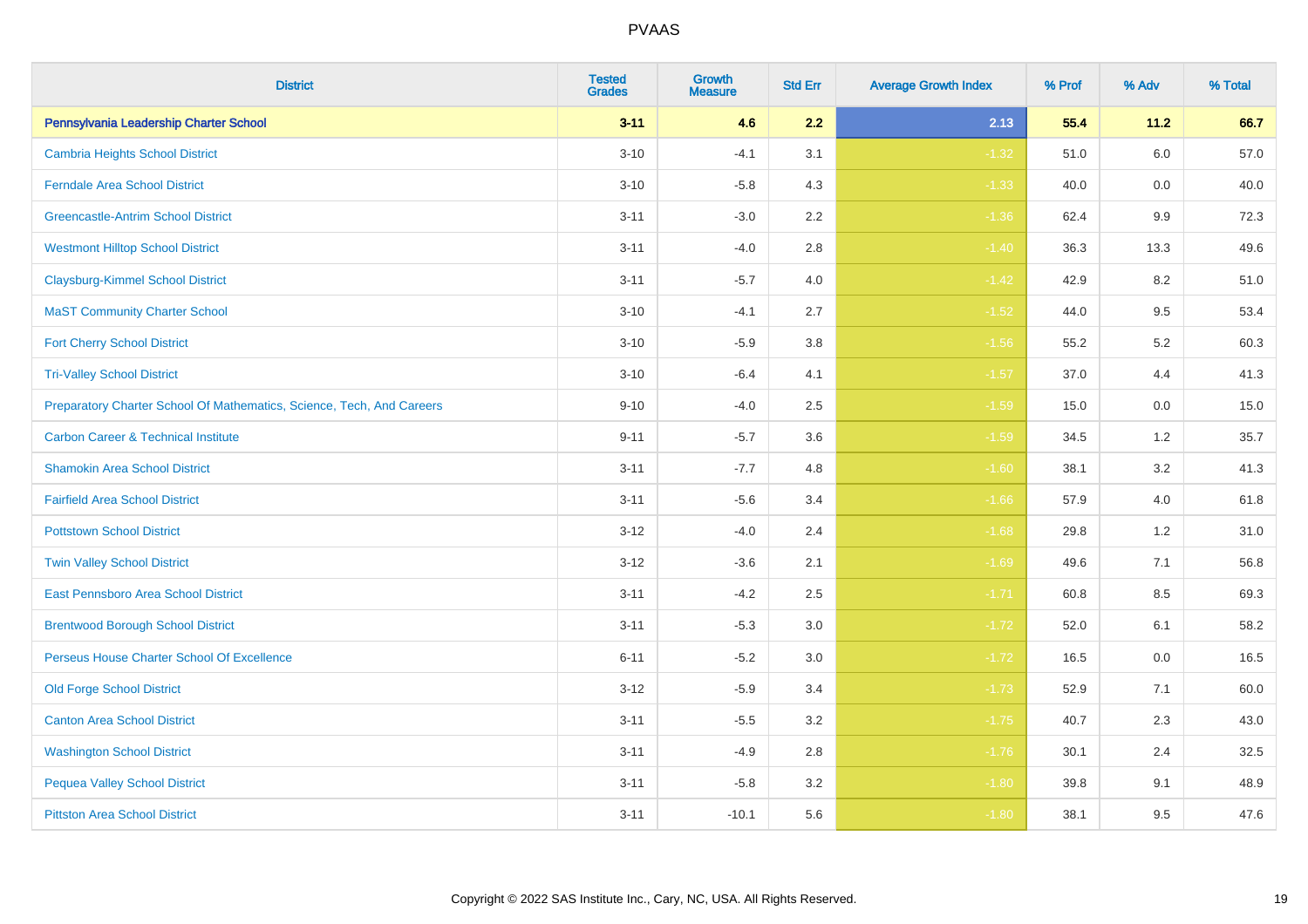| <b>District</b>                                   | <b>Tested</b><br><b>Grades</b> | <b>Growth</b><br><b>Measure</b> | <b>Std Err</b> | <b>Average Growth Index</b> | % Prof | % Adv   | % Total |
|---------------------------------------------------|--------------------------------|---------------------------------|----------------|-----------------------------|--------|---------|---------|
| Pennsylvania Leadership Charter School            | $3 - 11$                       | 4.6                             | 2.2            | 2.13                        | 55.4   | 11.2    | 66.7    |
| <b>Brandywine Heights Area School District</b>    | $3 - 11$                       | $-4.9$                          | 2.7            | $-1.81$                     | 49.2   | $8.2\,$ | 57.4    |
| <b>Montrose Area School District</b>              | $3 - 10$                       | $-5.5$                          | 3.0            | $-1.82$                     | 46.7   | 5.4     | 52.2    |
| <b>Brownsville Area School District</b>           | $3 - 12$                       | $-7.2$                          | 3.9            | $-1.83$                     | 34.4   | 6.1     | 40.5    |
| <b>Central Columbia School District</b>           | $3 - 12$                       | $-4.8$                          | 2.6            | $-1.86$                     | 53.7   | 14.8    | 68.5    |
| <b>Kiski Area School District</b>                 | $3 - 11$                       | $-3.7$                          | 2.0            | $-1.86$                     | 57.4   | 10.4    | 67.8    |
| <b>East Allegheny School District</b>             | $3 - 11$                       | $-6.3$                          | 3.3            | $-1.87$                     | 31.9   | 9.7     | 41.7    |
| <b>Western Beaver County School District</b>      | $3 - 11$                       | $-7.8$                          | 4.2            | $-1.87$                     | 56.5   | 6.5     | 63.0    |
| <b>Greensburg Salem School District</b>           | $3 - 11$                       | $-4.4$                          | 2.4            | $-1.88$                     | 47.6   | 4.9     | 52.4    |
| <b>Gettysburg Area School District</b>            | $3 - 11$                       | $-4.0$                          | 2.1            | $-1.89$                     | 45.3   | 14.0    | 59.3    |
| <b>Mount Pleasant Area School District</b>        | $3 - 11$                       | $-5.0$                          | 2.6            | $-1.93$                     | 52.6   | 0.0     | 52.6    |
| <b>Somerset Area School District</b>              | $3 - 11$                       | $-4.4$                          | 2.3            | $-1.93$                     | 44.4   | 14.9    | 59.3    |
| <b>Bermudian Springs School District</b>          | $3 - 11$                       | $-5.5$                          | 2.9            | $-1.94$                     | 56.4   | 6.8     | 63.2    |
| <b>Forest City Regional School District</b>       | $3 - 12$                       | $-6.0$                          | 3.0            | $-1.96$                     | 44.1   | 0.0     | 44.1    |
| <b>Mount Union Area School District</b>           | $3 - 10$                       | $-6.1$                          | 3.1            | $-1.97$                     | 32.2   | 3.4     | 35.6    |
| <b>Upper Dauphin Area School District</b>         | $3 - 11$                       | $-6.3$                          | 3.2            | $-1.98$                     | 37.4   | 4.8     | 42.2    |
| The New Academy Charter School                    | $8 - 11$                       | $-10.4$                         | 5.2            | $-2.00$                     | 0.0    | 0.0     | $0.0\,$ |
| <b>Moshannon Valley School District</b>           | $3 - 10$                       | $-7.0$                          | 3.4            | $-2.01$                     | 48.5   | 0.0     | 48.5    |
| <b>California Area School District</b>            | $3 - 10$                       | $-7.3$                          | 3.6            | $-2.02$                     | 42.6   | 9.8     | 52.5    |
| <b>Corry Area School District</b>                 | $3 - 11$                       | $-5.3$                          | 2.6            | $-2.03$                     | 38.5   | 6.0     | 44.5    |
| Karns City Area School District                   | $3 - 11$                       | $-6.0$                          | 2.9            | $-2.03$                     | 53.1   | 8.3     | 61.5    |
| <b>Middletown Area School District</b>            | $3 - 11$                       | $-5.3$                          | 2.6            | $-2.05$                     | 46.4   | 5.3     | 51.7    |
| <b>Executive Education Academy Charter School</b> | $3 - 10$                       | $-6.5$                          | 3.1            | $-2.08$                     | 23.7   | 2.2     | 25.8    |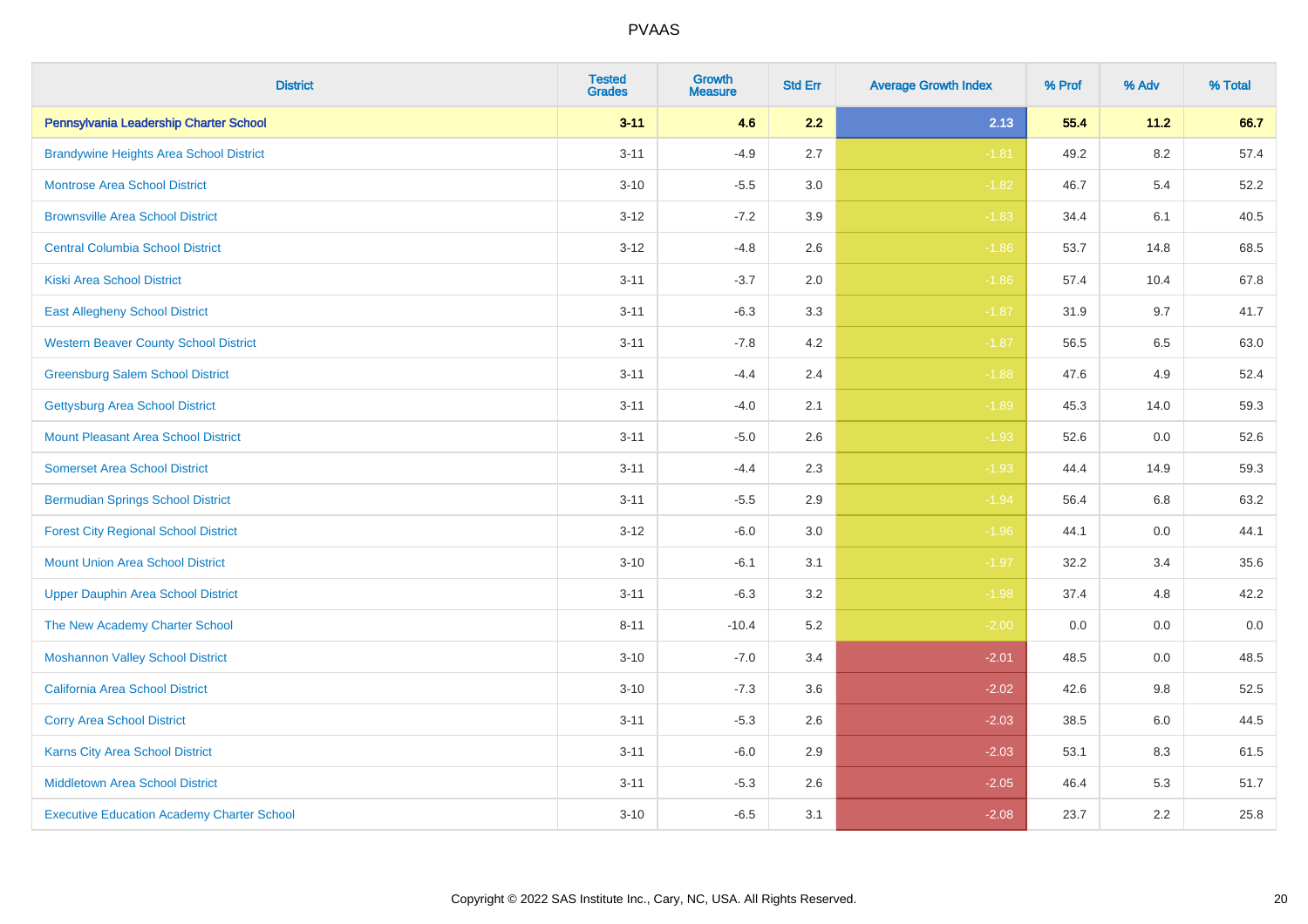| <b>District</b>                                 | <b>Tested</b><br><b>Grades</b> | <b>Growth</b><br><b>Measure</b> | <b>Std Err</b> | <b>Average Growth Index</b> | % Prof | % Adv   | % Total |
|-------------------------------------------------|--------------------------------|---------------------------------|----------------|-----------------------------|--------|---------|---------|
| Pennsylvania Leadership Charter School          | $3 - 11$                       | 4.6                             | 2.2            | 2.13                        | 55.4   | 11.2    | 66.7    |
| <b>Williams Valley School District</b>          | $3 - 11$                       | $-7.3$                          | 3.4            | $-2.13$                     | 23.2   | 0.0     | 23.2    |
| <b>Aliquippa School District</b>                | $3 - 11$                       | $-9.0$                          | 4.2            | $-2.14$                     | 11.0   | $0.0\,$ | 11.0    |
| <b>Crawford Central School District</b>         | $3 - 11$                       | $-4.7$                          | 2.2            | $-2.15$                     | 40.6   | 10.5    | 51.1    |
| Susquehanna Township School District            | $3 - 12$                       | $-5.8$                          | 2.7            | $-2.17$                     | 36.0   | 5.6     | 41.6    |
| <b>Perkiomen Valley School District</b>         | $3 - 11$                       | $-3.5$                          | 1.6            | $-2.18$                     | 53.8   | 13.4    | 67.2    |
| <b>Benton Area School District</b>              | $3 - 10$                       | $-9.7$                          | 4.5            | $-2.18$                     | 43.2   | 5.4     | 48.6    |
| Jim Thorpe Area School District                 | $3 - 11$                       | $-5.8$                          | 2.7            | $-2.19$                     | 33.3   | 7.4     | 40.7    |
| <b>Keystone Education Center Charter School</b> | $3 - 12$                       | $-12.9$                         | 5.9            | $-2.19$                     | 28.0   | 0.0     | 28.0    |
| <b>Muncy School District</b>                    | $3 - 11$                       | $-8.1$                          | 3.7            | $-2.21$                     | 42.0   | 3.8     | 45.8    |
| <b>West Middlesex Area School District</b>      | $3 - 10$                       | $-8.4$                          | 3.8            | $-2.21$                     | 34.9   | 2.8     | 37.6    |
| <b>York Co School Of Technology</b>             | $9 - 12$                       | $-3.8$                          | 1.7            | $-2.22$                     | 39.1   | 5.6     | 44.7    |
| <b>East Lycoming School District</b>            | $3 - 11$                       | $-6.0$                          | 2.7            | $-2.24$                     | 48.3   | 4.2     | 52.5    |
| <b>Windber Area School District</b>             | $3 - 11$                       | $-7.2$                          | 3.2            | $-2.24$                     | 55.4   | 7.2     | 62.6    |
| <b>Portage Area School District</b>             | $3 - 10$                       | $-8.1$                          | 3.6            | $-2.26$                     | 40.6   | 9.4     | 50.0    |
| <b>Oxford Area School District</b>              | $3 - 11$                       | $-4.3$                          | 1.9            | $-2.26$                     | 41.3   | $8.0\,$ | 49.3    |
| <b>Juniata County School District</b>           | $3 - 12$                       | $-4.9$                          | 2.1            | $-2.26$                     | 38.5   | 2.9     | 41.4    |
| <b>Indiana Area School District</b>             | $3 - 11$                       | $-5.3$                          | 2.3            | $-2.28$                     | 47.6   | 18.4    | 66.1    |
| South Williamsport Area School District         | $3 - 10$                       | $-5.7$                          | 2.5            | $-2.30$                     | 45.5   | 4.5     | 50.0    |
| Salisbury-Elk Lick School District              | $3 - 11$                       | $-13.5$                         | 5.9            | $-2.30$                     | 27.8   | 0.0     | 27.8    |
| <b>Upper Moreland Township School District</b>  | $3 - 11$                       | $-5.0$                          | 2.2            | $-2.31$                     | 57.9   | 4.0     | 61.9    |
| <b>Southmoreland School District</b>            | $3 - 11$                       | $-8.3$                          | 3.6            | $-2.32$                     | 56.8   | 7.2     | 64.0    |
| La Academia Partnership Charter School          | $6 - 11$                       | $-11.0$                         | 4.7            | $-2.34$                     | 6.8    | 0.0     | 6.8     |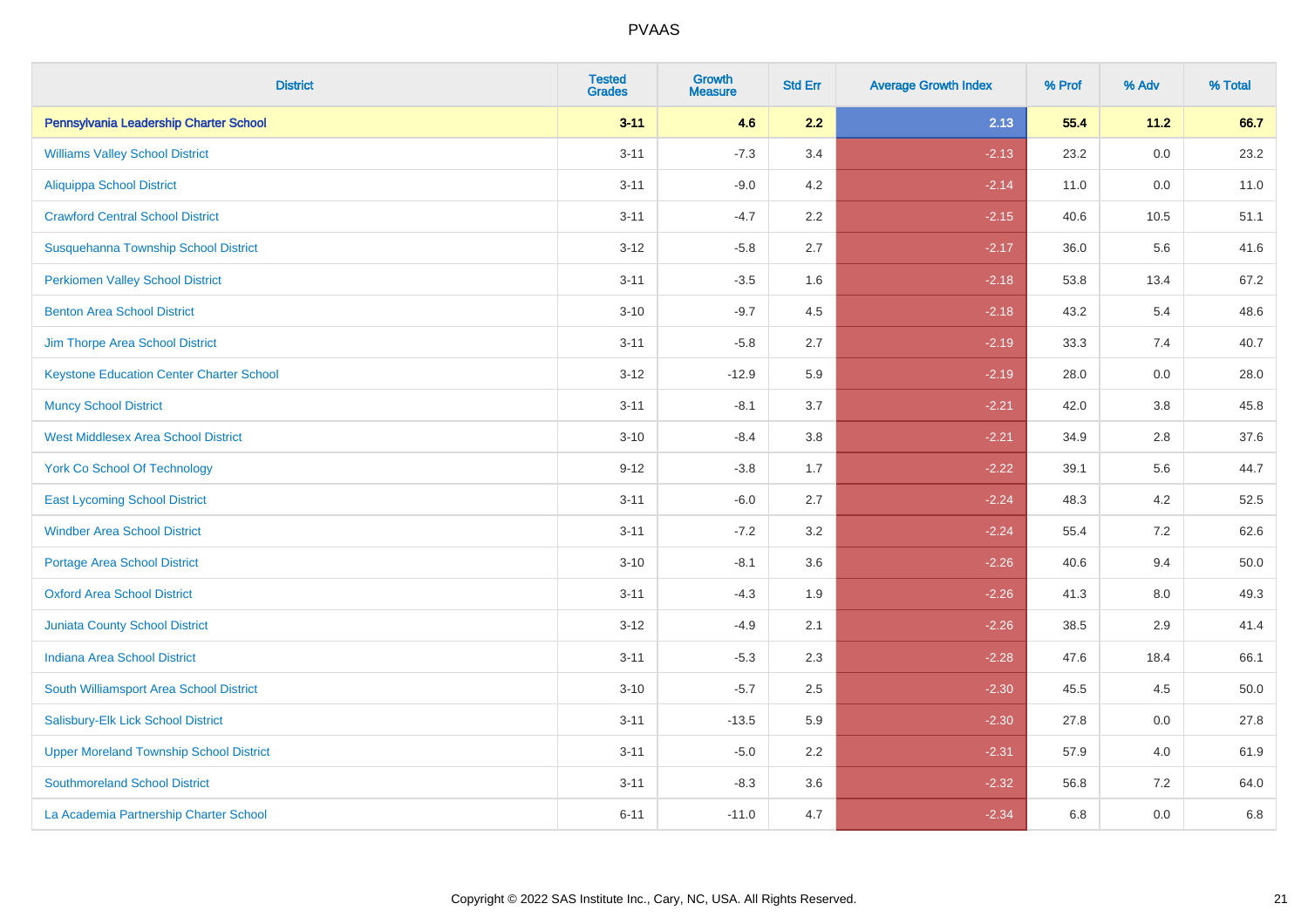| <b>District</b>                               | <b>Tested</b><br><b>Grades</b> | Growth<br><b>Measure</b> | <b>Std Err</b> | <b>Average Growth Index</b> | % Prof | % Adv   | % Total |
|-----------------------------------------------|--------------------------------|--------------------------|----------------|-----------------------------|--------|---------|---------|
| Pennsylvania Leadership Charter School        | $3 - 11$                       | 4.6                      | 2.2            | 2.13                        | 55.4   | 11.2    | 66.7    |
| Jefferson-Morgan School District              | $3 - 10$                       | $-9.9$                   | 4.2            | $-2.35$                     | 43.8   | 4.2     | 47.9    |
| <b>Freedom Area School District</b>           | $3 - 11$                       | $-7.1$                   | 3.0            | $-2.37$                     | 43.8   | 4.2     | 47.9    |
| <b>Universal Audenried Charter School</b>     | $9 - 11$                       | $-5.8$                   | 2.4            | $-2.40$                     | 14.6   | 0.0     | 14.6    |
| <b>Chartiers-Houston School District</b>      | $3 - 10$                       | $-8.6$                   | 3.5            | $-2.41$                     | 59.7   | 4.5     | 64.2    |
| <b>Farrell Area School District</b>           | $3 - 11$                       | $-10.4$                  | 4.3            | $-2.41$                     | 19.0   | $0.0\,$ | 19.0    |
| <b>Yough School District</b>                  | $3 - 10$                       | $-6.6$                   | 2.7            | $-2.43$                     | 50.8   | 4.0     | 54.8    |
| <b>Innovative Arts Academy Charter School</b> | $6 - 11$                       | $-9.1$                   | 3.7            | $-2.44$                     | 9.5    | 0.0     | 9.5     |
| <b>Mohawk Area School District</b>            | $3 - 11$                       | $-7.5$                   | 3.1            | $-2.45$                     | 49.4   | 11.0    | 60.4    |
| <b>Sugar Valley Rural Charter School</b>      | $3 - 11$                       | $-11.0$                  | 4.5            | $-2.46$                     | 14.9   | 0.0     | 14.9    |
| <b>Keystone Central School District</b>       | $3 - 11$                       | $-5.1$                   | 2.0            | $-2.46$                     | 44.7   | 4.6     | 49.4    |
| <b>Mahanoy Area School District</b>           | $3 - 10$                       | $-9.0$                   | 3.6            | $-2.49$                     | 26.2   | 1.6     | 27.9    |
| <b>North Star School District</b>             | $3 - 11$                       | $-8.7$                   | 3.5            | $-2.51$                     | 47.8   | 6.0     | 53.7    |
| <b>Slippery Rock Area School District</b>     | $3 - 11$                       | $-6.3$                   | 2.5            | $-2.51$                     | 56.2   | 9.5     | 65.7    |
| <b>Blue Mountain School District</b>          | $3 - 10$                       | $-5.8$                   | 2.3            | $-2.56$                     | 46.6   | 8.5     | 55.1    |
| <b>Northwest Area School District</b>         | $3 - 10$                       | $-10.0$                  | 3.8            | $-2.59$                     | 34.6   | 7.3     | 41.8    |
| <b>Coatesville Area School District</b>       | $3 - 11$                       | $-4.4$                   | 1.7            | $-2.62$                     | 36.3   | 4.2     | 40.5    |
| <b>Dunmore School District</b>                | $3 - 11$                       | $-7.7$                   | 2.9            | $-2.62$                     | 34.0   | 7.2     | 41.2    |
| Northern Tioga School District                | $3 - 12$                       | $-7.5$                   | 2.8            | $-2.64$                     | 54.0   | 1.2     | 55.2    |
| <b>New Castle Area School District</b>        | $3 - 12$                       | $-6.4$                   | 2.4            | $-2.66$                     | 32.5   | 4.3     | 36.8    |
| <b>Pine Grove Area School District</b>        | $3 - 11$                       | $-7.7$                   | 2.9            | $-2.66$                     | 42.3   | 7.7     | 50.0    |
| <b>Harbor Creek School District</b>           | $3 - 11$                       | $-7.1$                   | 2.7            | $-2.67$                     | 48.8   | 15.2    | 64.0    |
| <b>Blairsville-Saltsburg School District</b>  | $3 - 11$                       | $-8.0$                   | 3.0            | $-2.68$                     | 37.3   | 7.0     | 44.3    |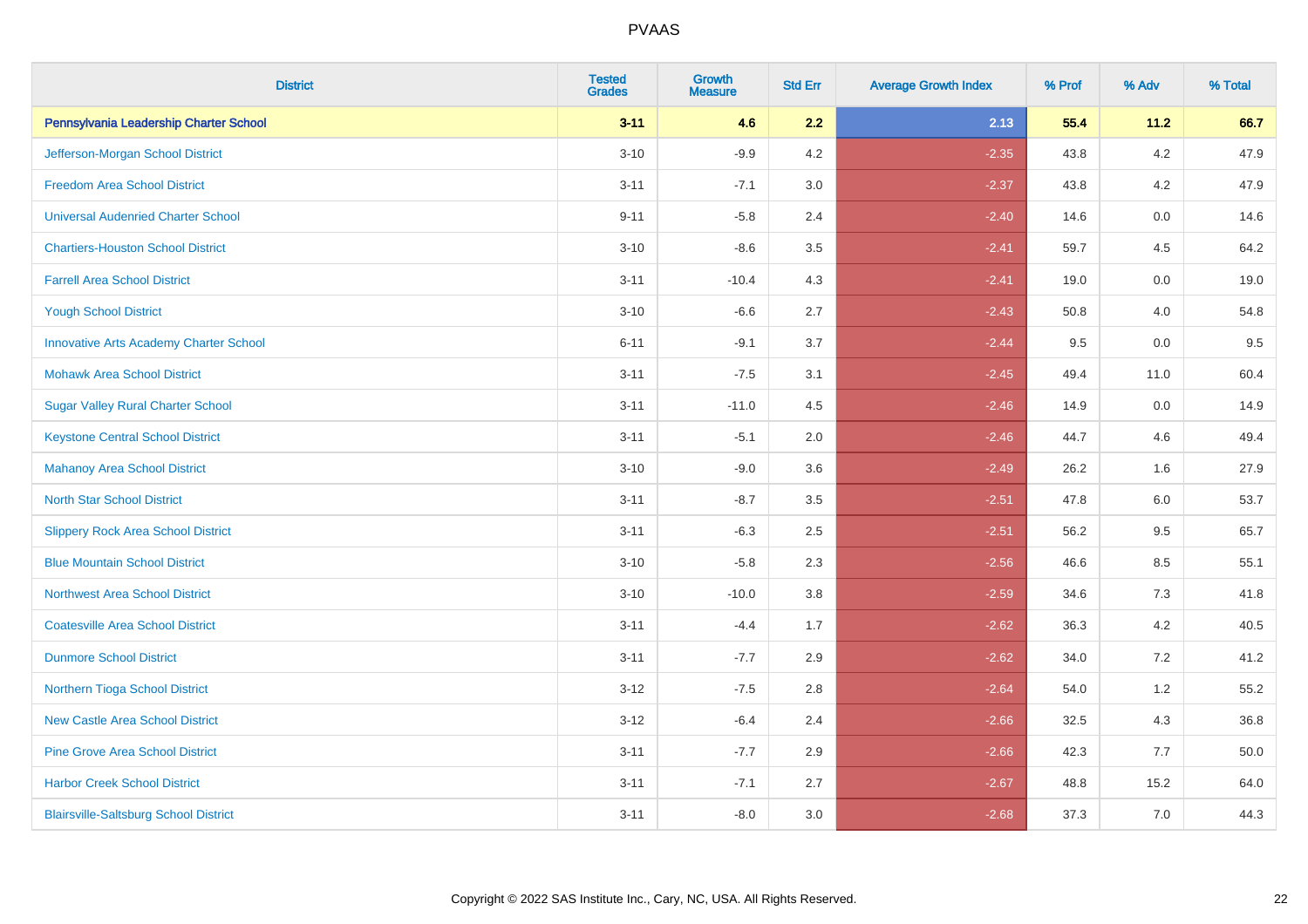| <b>District</b>                             | <b>Tested</b><br><b>Grades</b> | Growth<br><b>Measure</b> | <b>Std Err</b> | <b>Average Growth Index</b> | % Prof | % Adv | % Total |
|---------------------------------------------|--------------------------------|--------------------------|----------------|-----------------------------|--------|-------|---------|
| Pennsylvania Leadership Charter School      | $3 - 11$                       | 4.6                      | 2.2            | 2.13                        | 55.4   | 11.2  | 66.7    |
| <b>South Allegheny School District</b>      | $3 - 11$                       | $-8.8$                   | 3.2            | $-2.70$                     | 40.5   | 0.0   | 40.5    |
| <b>Quakertown Community School District</b> | $3 - 12$                       | $-4.4$                   | 1.6            | $-2.70$                     | 56.5   | 10.0  | 66.6    |
| <b>Trinity Area School District</b>         | $3 - 11$                       | $-5.4$                   | 2.0            | $-2.71$                     | 48.3   | 11.8  | 60.1    |
| <b>Propel Charter School-Montour</b>        | $3 - 10$                       | $-10.7$                  | 3.9            | $-2.71$                     | 13.7   | 0.0   | 13.7    |
| <b>Forest Hills School District</b>         | $3 - 11$                       | $-7.3$                   | 2.7            | $-2.74$                     | 41.1   | 13.7  | 54.8    |
| <b>Highlands School District</b>            | $3 - 11$                       | $-7.4$                   | 2.7            | $-2.76$                     | 44.4   | 3.7   | 48.2    |
| <b>Redbank Valley School District</b>       | $3 - 11$                       | $-9.5$                   | 3.4            | $-2.77$                     | 31.5   | 4.9   | 36.4    |
| <b>Carlisle Area School District</b>        | $3 - 11$                       | $-5.3$                   | 1.9            | $-2.81$                     | 54.0   | 6.3   | 60.3    |
| <b>Carmichaels Area School District</b>     | $3 - 10$                       | $-9.3$                   | 3.3            | $-2.81$                     | 35.1   | 1.4   | 36.5    |
| <b>Nazareth Area School District</b>        | $3 - 11$                       | $-4.7$                   | 1.7            | $-2.82$                     | 59.2   | 9.9   | 69.0    |
| <b>Northern Potter School District</b>      | $3 - 12$                       | $-13.1$                  | 4.6            | $-2.84$                     | 37.5   | 0.0   | 37.5    |
| <b>Propel Charter School-Homestead</b>      | $3 - 11$                       | $-11.7$                  | 4.1            | $-2.84$                     | 15.9   | 0.0   | 15.9    |
| <b>Union City Area School District</b>      | $3 - 12$                       | $-10.2$                  | 3.6            | $-2.87$                     | 42.9   | 3.2   | 46.0    |
| <b>Rochester Area School District</b>       | $3 - 11$                       | $-13.2$                  | 4.6            | $-2.89$                     | 19.5   | 1.3   | 20.8    |
| <b>Conneaut School District</b>             | $3 - 12$                       | $-7.5$                   | 2.6            | $-2.91$                     | 38.4   | 7.4   | 45.8    |
| <b>Easton Area School District</b>          | $3-12$                         | $-4.1$                   | 1.4            | $-2.91$                     | 39.9   | 4.0   | 43.9    |
| <b>Penn Hills School District</b>           | $3 - 11$                       | $-7.6$                   | 2.6            | $-2.94$                     | 33.1   | 0.7   | 33.8    |
| <b>North East School District</b>           | $3 - 11$                       | $-9.3$                   | 3.1            | $-3.02$                     | 62.6   | 14.4  | 77.0    |
| <b>Pittsburgh School District</b>           | $3 - 11$                       | $-3.3$                   | 1.1            | $-3.04$                     | 33.9   | 8.2   | 42.1    |
| Philadelphia Academy Charter School         | $3 - 11$                       | $-8.9$                   | 2.9            | $-3.04$                     | 50.5   | 2.9   | 53.4    |
| <b>Palisades School District</b>            | $3 - 11$                       | $-8.7$                   | 2.8            | $-3.06$                     | 53.8   | 6.7   | 60.5    |
| <b>Dubois Area School District</b>          | $3 - 11$                       | $-6.2$                   | 2.0            | $-3.07$                     | 50.9   | 13.4  | 64.3    |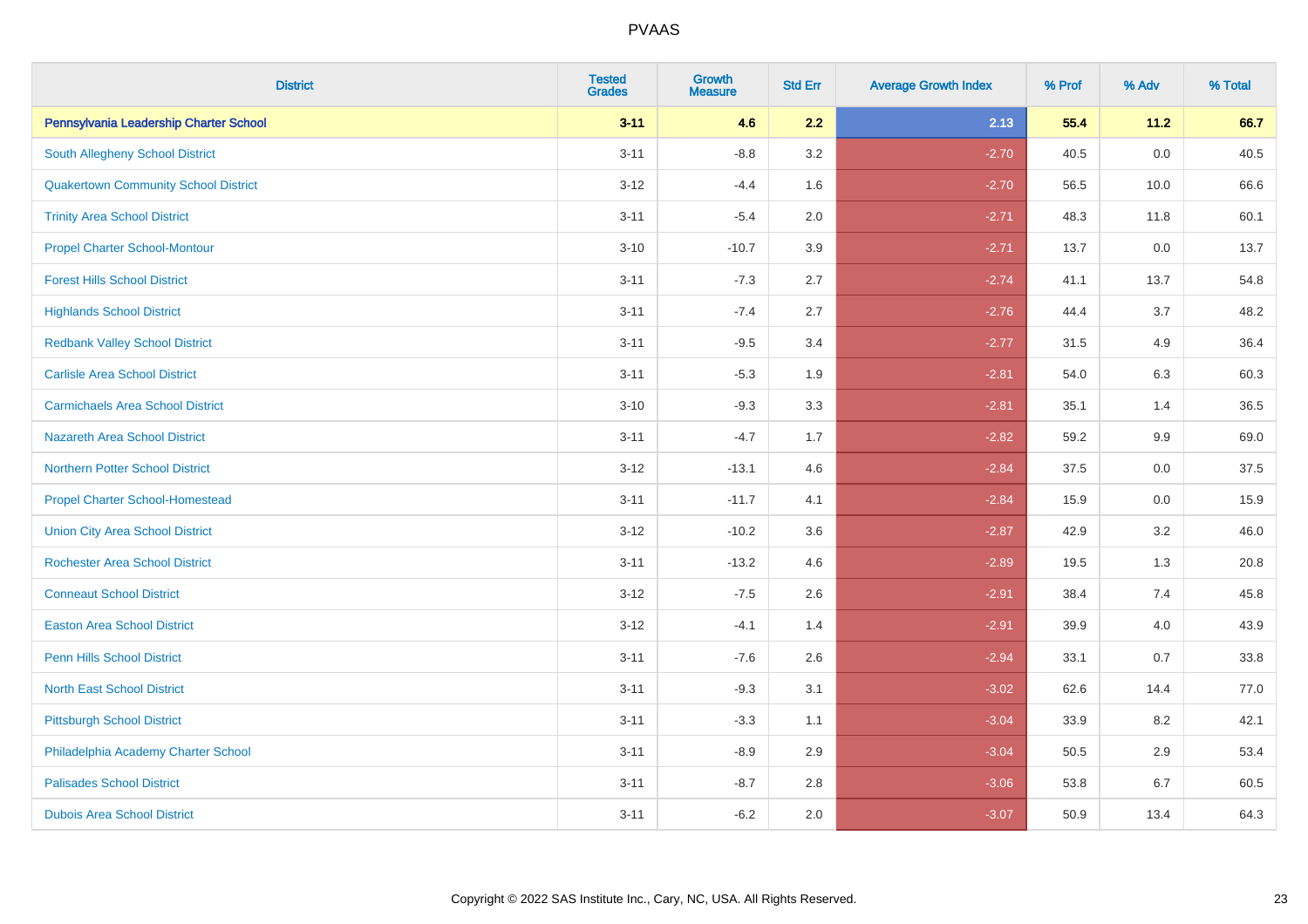| <b>District</b>                               | <b>Tested</b><br><b>Grades</b> | <b>Growth</b><br><b>Measure</b> | <b>Std Err</b> | <b>Average Growth Index</b> | % Prof | % Adv   | % Total |
|-----------------------------------------------|--------------------------------|---------------------------------|----------------|-----------------------------|--------|---------|---------|
| Pennsylvania Leadership Charter School        | $3 - 11$                       | 4.6                             | 2.2            | 2.13                        | 55.4   | 11.2    | 66.7    |
| <b>Wallenpaupack Area School District</b>     | $3 - 11$                       | $-7.1$                          | 2.3            | $-3.09$                     | 40.8   | 2.4     | 43.1    |
| <b>Boyertown Area School District</b>         | $3 - 11$                       | $-4.7$                          | 1.5            | $-3.17$                     | 55.2   | 11.3    | 66.5    |
| <b>Waynesboro Area School District</b>        | $3 - 12$                       | $-6.1$                          | 1.9            | $-3.20$                     | 50.0   | 6.8     | 56.8    |
| <b>Tamaqua Area School District</b>           | $3 - 12$                       | $-8.2$                          | 2.5            | $-3.24$                     | 44.5   | 1.9     | 46.4    |
| Maritime Academy Charter School               | $3 - 10$                       | $-11.4$                         | 3.5            | $-3.29$                     | 15.2   | 0.0     | 15.2    |
| <b>Neshannock Township School District</b>    | $3 - 10$                       | $-9.7$                          | 2.9            | $-3.34$                     | 62.4   | 5.6     | 67.9    |
| <b>Steelton-Highspire School District</b>     | $3 - 11$                       | $-11.8$                         | 3.5            | $-3.40$                     | 14.5   | 0.0     | 14.5    |
| <b>Elizabeth Forward School District</b>      | $3 - 11$                       | $-8.4$                          | 2.4            | $-3.41$                     | 51.7   | 4.0     | 55.7    |
| <b>Interboro School District</b>              | $3 - 12$                       | $-7.3$                          | 2.1            | $-3.43$                     | 46.6   | 4.8     | 51.4    |
| <b>Williamsburg Community School District</b> | $3 - 11$                       | $-14.3$                         | 4.1            | $-3.48$                     | 28.3   | 0.0     | 28.3    |
| <b>Penn-Delco School District</b>             | $3 - 11$                       | $-6.8$                          | 1.9            | $-3.51$                     | 46.6   | 3.2     | 49.8    |
| <b>Milton Area School District</b>            | $3 - 11$                       | $-8.7$                          | 2.5            | $-3.52$                     | 45.4   | 6.9     | 52.3    |
| <b>Moniteau School District</b>               | $3 - 11$                       | $-11.8$                         | 3.3            | $-3.56$                     | 50.0   | 6.3     | 56.3    |
| <b>Clearfield Area School District</b>        | $3 - 10$                       | $-9.4$                          | 2.6            | $-3.56$                     | 43.0   | 3.1     | 46.1    |
| <b>Ridgway Area School District</b>           | $3 - 11$                       | $-14.5$                         | 4.1            | $-3.56$                     | 49.0   | $9.8\,$ | 58.8    |
| <b>Berwick Area School District</b>           | $3 - 11$                       | $-9.3$                          | 2.6            | $-3.59$                     | 42.1   | 5.5     | 47.6    |
| Johnsonburg Area School District              | $3 - 11$                       | $-14.1$                         | 3.9            | $-3.62$                     | 54.0   | 4.6     | 58.6    |
| Propel Charter School - Braddock Hills        | $3 - 11$                       | $-13.6$                         | 3.6            | $-3.81$                     | 9.7    | 1.6     | 11.3    |
| Northern Lehigh School District               | $3 - 12$                       | $-10.4$                         | 2.7            | $-3.82$                     | 28.0   | 9.3     | 37.3    |
| <b>Bradford Area School District</b>          | $3 - 12$                       | $-9.3$                          | 2.4            | $-3.87$                     | 45.8   | 8.3     | 54.2    |
| <b>Marion Center Area School District</b>     | $3 - 10$                       | $-12.0$                         | 3.1            | $-3.87$                     | 33.7   | 1.1     | 34.8    |
| <b>Minersville Area School District</b>       | $3 - 11$                       | $-14.4$                         | 3.7            | $-3.90$                     | 39.3   | 3.3     | 42.6    |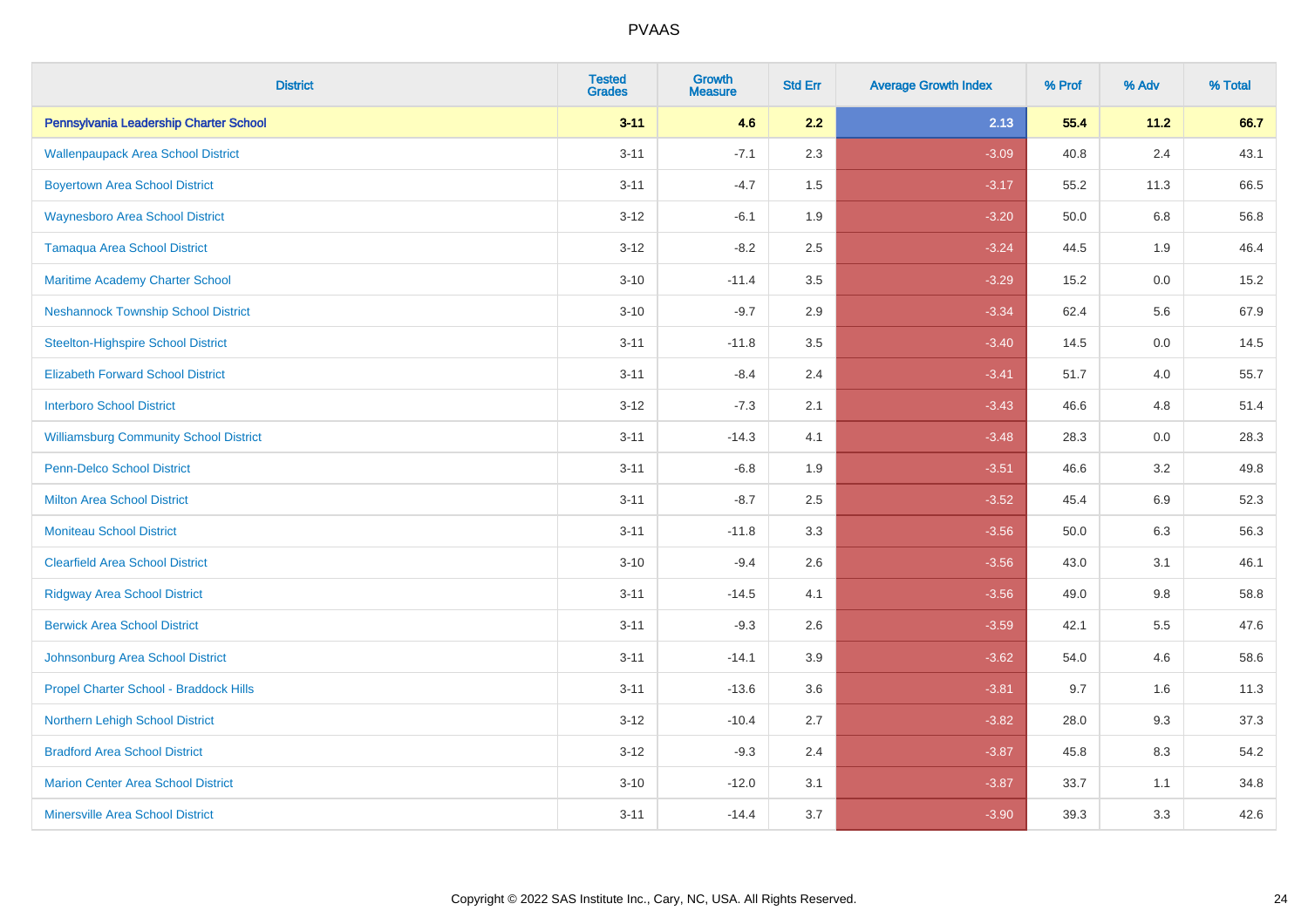| <b>District</b>                                | <b>Tested</b><br><b>Grades</b> | <b>Growth</b><br><b>Measure</b> | <b>Std Err</b> | <b>Average Growth Index</b> | % Prof | % Adv   | % Total |
|------------------------------------------------|--------------------------------|---------------------------------|----------------|-----------------------------|--------|---------|---------|
| Pennsylvania Leadership Charter School         | $3 - 11$                       | 4.6                             | 2.2            | 2.13                        | 55.4   | 11.2    | 66.7    |
| Southern Huntingdon County School District     | $3 - 11$                       | $-12.9$                         | 3.2            | $-3.98$                     | 32.5   | $2.5\,$ | 35.0    |
| <b>Big Spring School District</b>              | $3 - 11$                       | $-9.8$                          | 2.4            | $-4.00$                     | 38.6   | 8.9     | 47.5    |
| Catasauqua Area School District                | $3 - 12$                       | $-12.1$                         | 3.0            | $-4.00$                     | 36.8   | 7.6     | 44.3    |
| <b>Avonworth School District</b>               | $3 - 10$                       | $-12.6$                         | 3.1            | $-4.01$                     | 59.8   | 4.6     | 64.4    |
| <b>Wellsboro Area School District</b>          | $3 - 11$                       | $-12.4$                         | 3.0            | $-4.11$                     | 49.2   | 11.9    | 61.1    |
| Columbia-Montour AVTS                          | $9 - 10$                       | $-12.5$                         | 3.0            | $-4.16$                     | 22.3   | 0.6     | 22.9    |
| Jefferson County-Dubois AVTS                   | $9 - 11$                       | $-16.2$                         | 3.9            | $-4.16$                     | 23.0   | 0.0     | 23.0    |
| <b>West Mifflin Area School District</b>       | $3 - 12$                       | $-12.3$                         | 2.9            | $-4.22$                     | 39.7   | 10.3    | 50.0    |
| <b>South Park School District</b>              | $3 - 11$                       | $-11.3$                         | 2.7            | $-4.23$                     | 53.5   | 13.7    | 67.3    |
| Southern Tioga School District                 | $3 - 11$                       | $-11.5$                         | 2.7            | $-4.25$                     | 47.8   | 6.4     | 54.3    |
| <b>Butler Area School District</b>             | $3 - 11$                       | $-6.5$                          | 1.5            | $-4.26$                     | 42.5   | 9.4     | 51.9    |
| Lampeter-Strasburg School District             | $3 - 12$                       | $-8.6$                          | 2.0            | $-4.33$                     | 55.1   | $9.8\,$ | 64.8    |
| <b>Annville-Cleona School District</b>         | $3 - 12$                       | $-12.1$                         | 2.7            | $-4.46$                     | 34.9   | $7.8\,$ | 42.6    |
| <b>Penns Manor Area School District</b>        | $3 - 12$                       | $-17.0$                         | 3.7            | $-4.52$                     | 29.7   | 3.1     | 32.8    |
| <b>Riverside Beaver County School District</b> | $3 - 11$                       | $-14.0$                         | 3.0            | $-4.64$                     | 49.4   | 8.8     | 58.2    |
| <b>Frazier School District</b>                 | $3 - 11$                       | $-17.2$                         | 3.7            | $-4.70$                     | 37.1   | 1.6     | 38.7    |
| <b>Tulpehocken Area School District</b>        | $3 - 12$                       | $-13.7$                         | 2.8            | $-4.81$                     | 36.7   | 2.8     | 39.4    |
| <b>Tacony Academy Charter School</b>           | $3 - 11$                       | $-14.7$                         | $3.0\,$        | $-4.82$                     | 22.4   | 1.8     | 24.1    |
| <b>Bucks County Technical High School</b>      | $9 - 10$                       | $-12.0$                         | 2.5            | $-4.84$                     | 35.9   | 3.2     | 39.2    |
| Schuylkill Haven Area School District          | $3 - 11$                       | $-15.3$                         | 3.1            | $-4.87$                     | 49.7   | 2.4     | 52.1    |
| Southern Columbia Area School District         | $3 - 11$                       | $-14.6$                         | 3.0            | $-4.92$                     | 55.0   | 4.0     | 59.0    |
| <b>Titusville Area School District</b>         | $3 - 11$                       | $-13.2$                         | 2.6            | $-4.99$                     | 43.2   | 4.8     | 48.0    |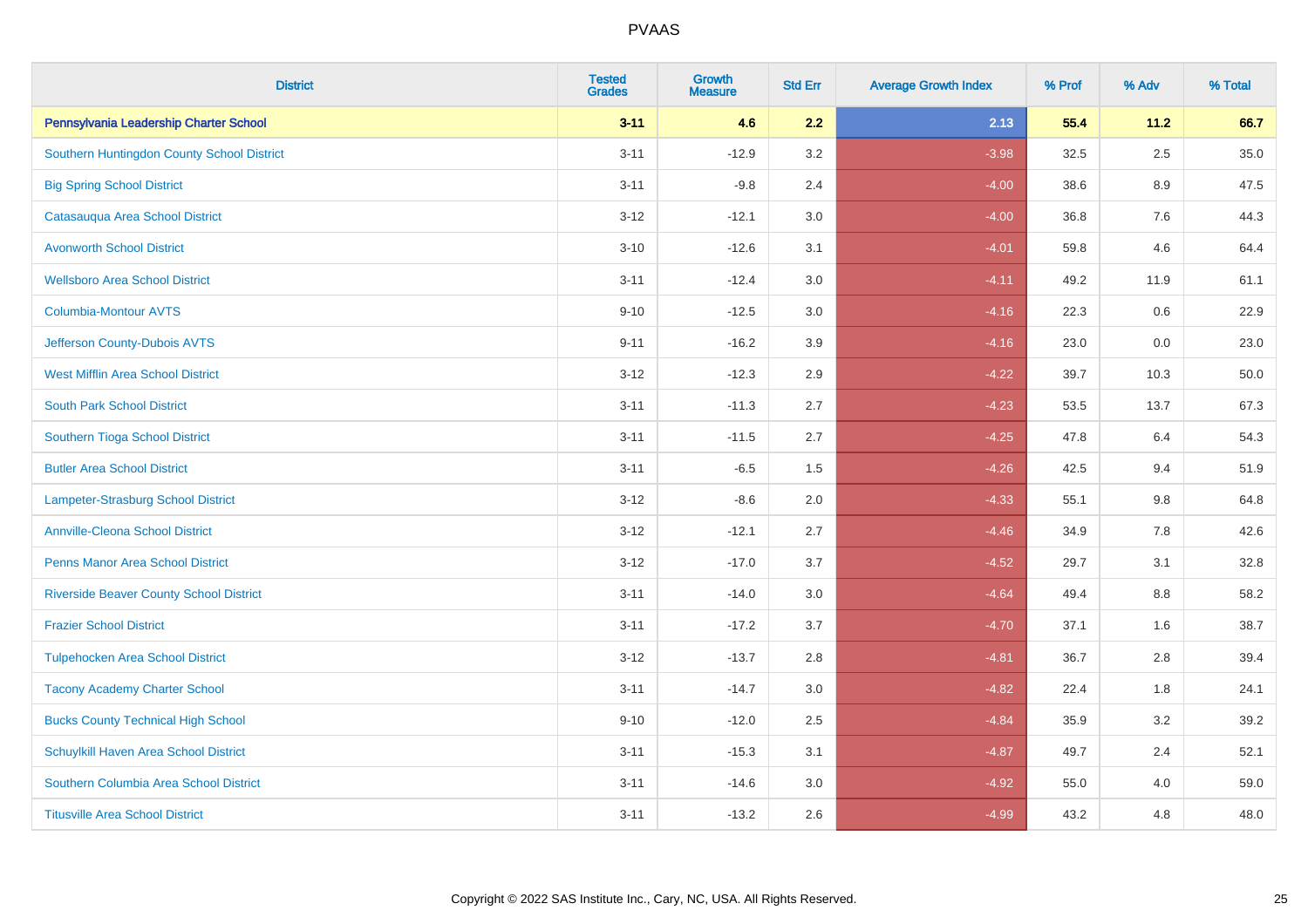| <b>District</b>                              | <b>Tested</b><br><b>Grades</b> | <b>Growth</b><br><b>Measure</b> | <b>Std Err</b> | <b>Average Growth Index</b> | % Prof | % Adv   | % Total |
|----------------------------------------------|--------------------------------|---------------------------------|----------------|-----------------------------|--------|---------|---------|
| Pennsylvania Leadership Charter School       | $3 - 11$                       | 4.6                             | 2.2            | 2.13                        | 55.4   | 11.2    | 66.7    |
| <b>Plum Borough School District</b>          | $3 - 11$                       | $-11.3$                         | 2.2            | $-5.19$                     | 51.1   | 9.0     | 60.1    |
| <b>Mastery Charter School - Gratz Campus</b> | $7 - 10$                       | $-23.9$                         | 4.5            | $-5.29$                     | 2.9    | 0.0     | 2.9     |
| Southern Fulton School District              | $3 - 11$                       | $-23.7$                         | 4.4            | $-5.37$                     | 34.2   | 10.5    | 44.7    |
| <b>Exeter Township School District</b>       | $3 - 11$                       | $-10.4$                         | 1.9            | $-5.44$                     | 50.6   | 2.7     | 53.3    |
| <b>Solanco School District</b>               | $3 - 11$                       | $-11.0$                         | 2.0            | $-5.55$                     | 41.6   | 4.5     | 46.1    |
| <b>Springfield Township School District</b>  | $3 - 11$                       | $-18.9$                         | 3.2            | $-5.88$                     | 62.6   | 3.6     | 66.3    |
| <b>Abington School District</b>              | $3 - 10$                       | $-11.5$                         | 1.9            | $-6.00$                     | 56.2   | 11.6    | 67.8    |
| <b>Ringgold School District</b>              | $3 - 11$                       | $-14.7$                         | 2.4            | $-6.04$                     | 41.5   | 7.9     | 49.4    |
| <b>Lawrence County CTC</b>                   | $10 - 11$                      | $-21.7$                         | 3.6            | $-6.05$                     | 19.8   | $0.0\,$ | 19.8    |
| Lackawanna Trail School District             | $3 - 10$                       | $-21.7$                         | 3.5            | $-6.20$                     | 38.5   | 1.5     | 40.0    |
| <b>Mifflinburg Area School District</b>      | $3 - 11$                       | $-15.8$                         | 2.5            | $-6.30$                     | 42.4   | 4.0     | 46.4    |
| <b>Curwensville Area School District</b>     | $3 - 11$                       | $-27.9$                         | 4.1            | $-6.72$                     | 42.5   | 4.1     | 46.6    |
| <b>Bristol Township School District</b>      | $3 - 11$                       | $-13.9$                         | 2.0            | $-7.05$                     | 31.0   | 3.7     | 34.7    |
| <b>Northwestern School District</b>          | $3 - 11$                       | $-24.9$                         | 3.5            | $-7.13$                     | 42.6   | 2.9     | 45.6    |
| <b>Chambersburg Area School District</b>     | $3 - 11$                       | $-9.5$                          | 1.3            | $-7.20$                     | 42.7   | 8.6     | 51.4    |
| Philipsburg-Osceola Area School District     | $3 - 11$                       | $-24.8$                         | 3.3            | $-7.43$                     | 19.7   | 2.6     | 22.4    |
| <b>Hatboro-Horsham School District</b>       | $3 - 11$                       | $-12.8$                         | 1.7            | $-7.47$                     | 45.6   | 7.2     | 52.8    |
| Owen J Roberts School District               | $3 - 11$                       | $-12.3$                         | 1.6            | $-7.61$                     | 57.0   | 11.9    | 69.0    |
| <b>Norristown Area School District</b>       | $3 - 12$                       | $-12.8$                         | 1.6            | $-7.98$                     | 23.5   | 2.3     | 25.7    |
| <b>West Side CTC</b>                         | $9 - 10$                       | $-37.4$                         | 4.3            | $-8.64$                     | 8.8    | 0.0     | 8.8     |
| <b>Shikellamy School District</b>            | $3 - 10$                       | $-22.3$                         | 2.5            | $-8.92$                     | 33.3   | 6.1     | 39.5    |
| <b>Erie City School District</b>             | $3 - 12$                       | $-14.5$                         | 1.6            | $-9.26$                     | 25.4   | 3.0     | 28.4    |